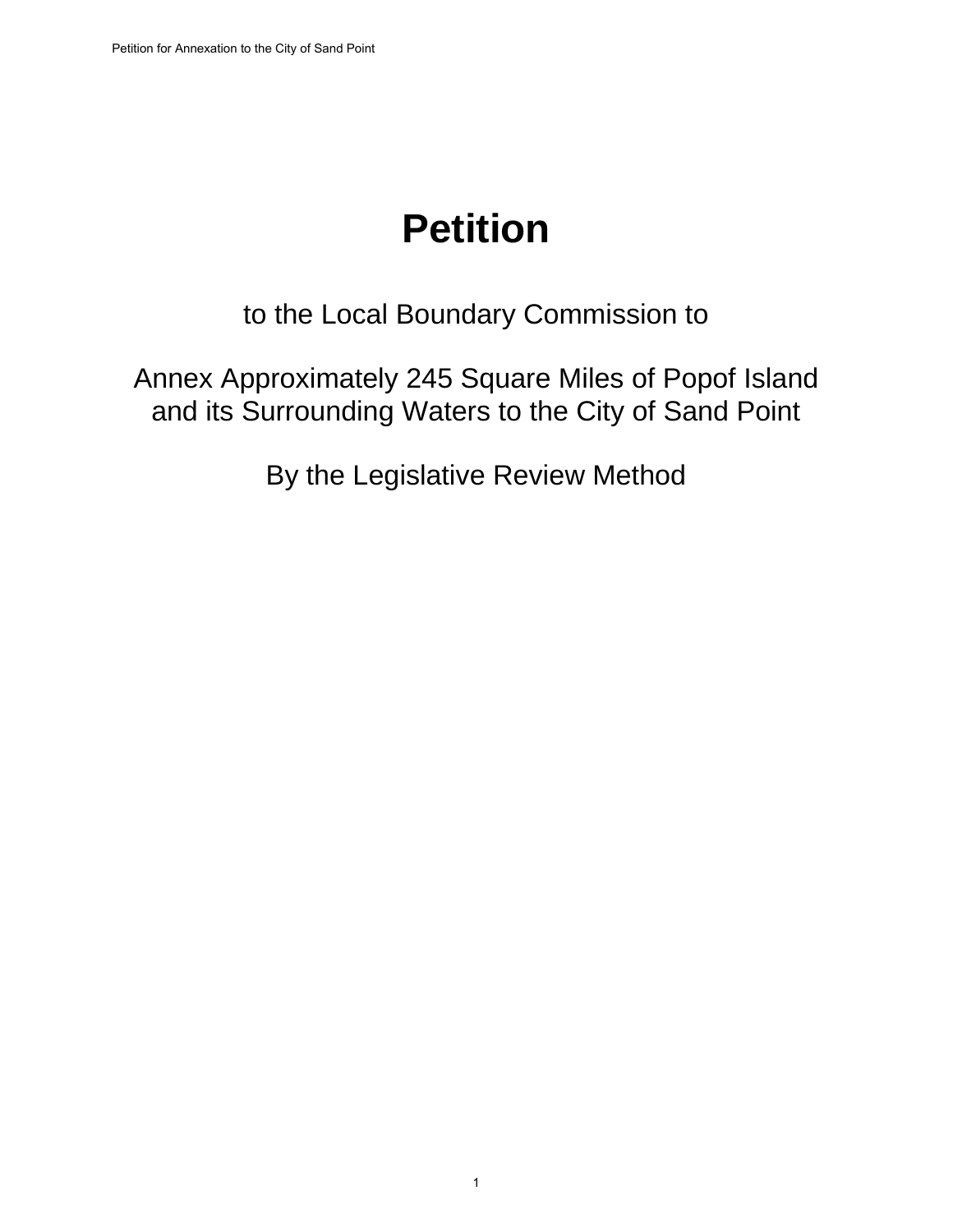The Petitioner requests that the Local Boundary Commission grant this Petition for annexation under Article X, Section 12 of the Constitution of the State of Alaska, AS 29.06.040(a) and (b), AS 44.33.812, and 3 AAC 110.140.

This petition incorporates by reference all of the attached exhibits. All of the petition's sections and exhibits need to be addressed and filled out. If a requirement does not apply, simply state "not relevant." If the Petitioner has already addressed a requirement, simply state where the requirement was addressed.

"Territory" means the territory proposed for annexation. "City" means the city that seeks to annex the territory. "Proposed expanded boundaries of the city" means the city plus the territory.

#### **Section 1. Name of the Petitioner. 3 AAC 110.420(b)(1).**

The name of the petitioner is the City of Sand Point (hereafter "Petitioner" or "city"). This city is located within the Aleutians East Borough.

#### **Section 2. Petitioner's Representative. 3 AAC 110.420(b)(2).**

The Petitioner designates the following individual to serve as its representative in all matters concerning this proposed annexation:

| Name:<br>Andy Varner  |                                                        |             |              |
|-----------------------|--------------------------------------------------------|-------------|--------------|
|                       | Physical address: 3300 Madison Way Anchorage, AK 99508 |             |              |
| Mailing address: Same |                                                        |             |              |
| Phone number:         | 907.274.7561                                           | Fax number: | 907.274.3540 |
| Email address:        | avarner@sandpointak.org                                |             |              |

#### **Petitioner's Alternate Representative**

The Petitioner designates the following person to act as alternate representative in matters regarding the annexation proposal in the event that the primary representative is absent, resigns, or fails to perform his or her duties:

Name: Mayor Glen Gardner, Jr.

Physical address: PO Box 444 Sand Point, AK 99661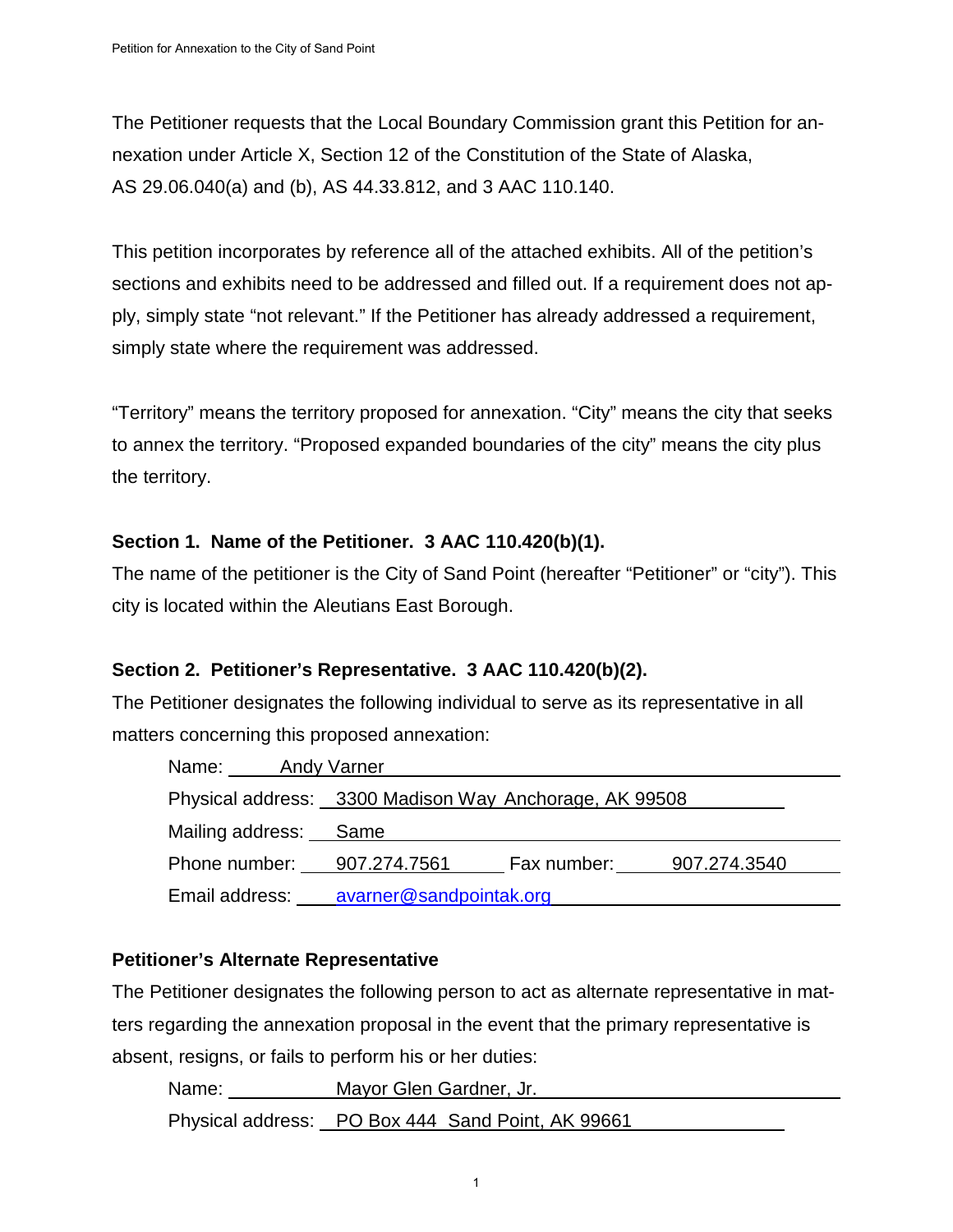| Mailing address: |                    |                          |  |
|------------------|--------------------|--------------------------|--|
| Phone number:    | 907.383.2696       | Fax number: 907.383.2698 |  |
| Email address:   | sptcity@arctic.net |                          |  |

## **Section 3. Name and Class of the City for Which a Change is Proposed. 3 AAC 110.420(b)(3).**

The name and class of the city proposing annexation is:

Name: Sand Point Class: First

## **Section 4. General Description of the Nature of the Proposed Boundary Change. 3 AAC 110.420(b)(4).**

This petition, initiated by the City under the authority of 3 AAC 110.410(a)(4), requests that the Local Boundary Commission authorize the annexation of territory generally described as Popof Island and surrounding and submerged waters to the City under the legislative review method.

#### **Section 5. General Description of the Territory Proposed for Annexation.**

**3 AAC 110.420(b)(5).** The City of Sand Point sits on the western portion of Popof Island, one of a group of 20 landmasses in the Shumagin Islands located in the Aleutians East Borough. This group of islands is situated directly south of the Alaska Peninsula and roughly 600 air miles from Anchorage.

The territory proposed for annexation is approximately 245 square miles. The proposed area encompasses all of Popof Island, the eastern border of Unga Island, the southern border of Korovin Island, and several small, uninhabited islands, all within Popof Strait, Korovin Strait, and a portion of West Nagai Strait.

The proposed annexation territory presently has zero residents. The municipal landfill and a rock quarry are within the Popof territory. Additional terrestrial uses on Popof Island are primarily recreational and subsistence activities including a buffalo hunt, ATV riding, berry picking, hiking, boating, and fishing. Many Sand Point residents travel to nearby Unga Island for subsistence uses, hiking, berry picking, kayaking, and fishing.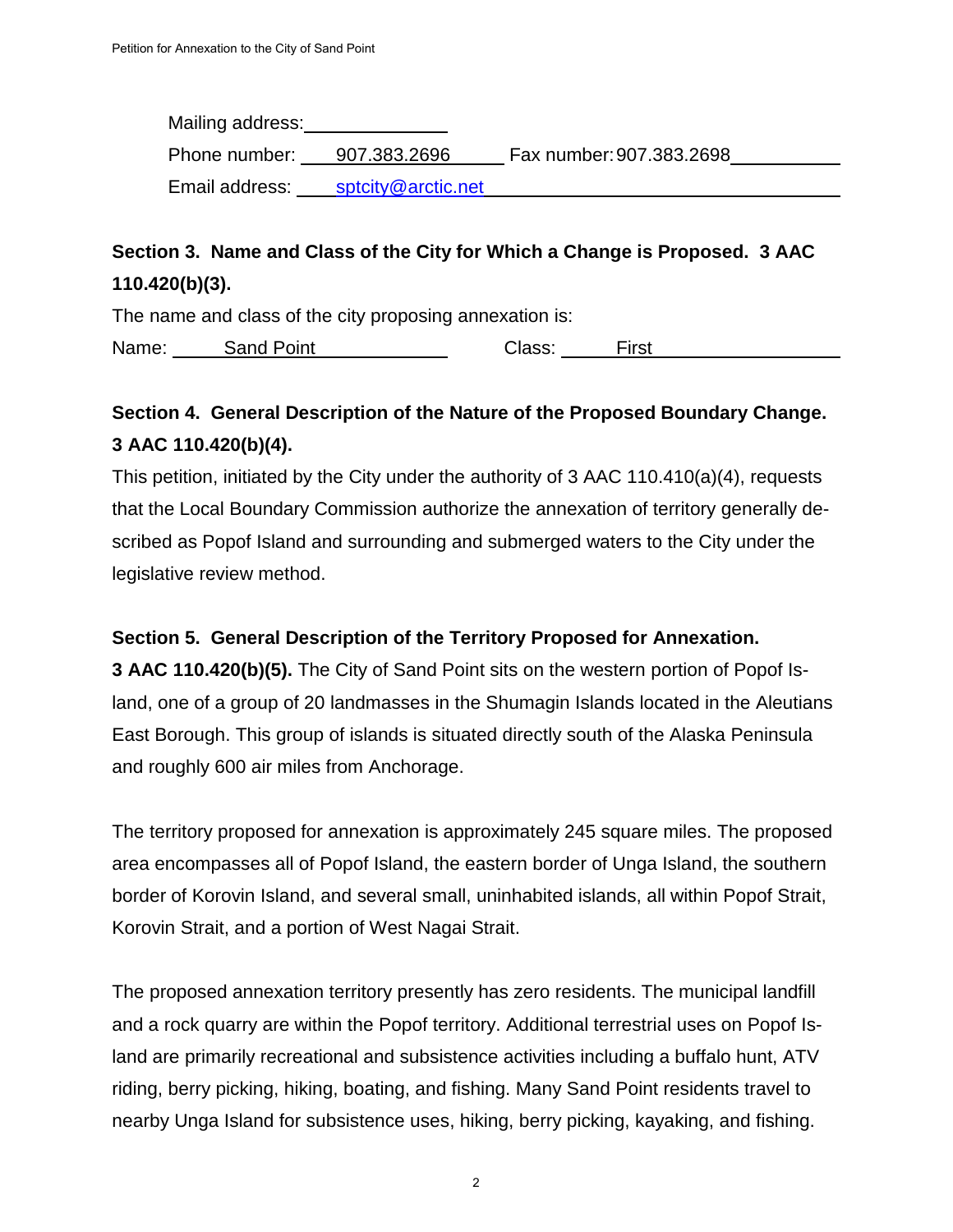There is commercial and subsistence fishing activity in the immediate off-shore waters of Popof Island, Unga Island, and Korovin Island. Prospective development on Popof Island includes hiking trails, tourism, mining (gold and silver), and further infrastructure development such as roadways, culverts, and related appurtenances. Mining and tourism opportunities exist on Unga Island as well, although this annexation proposal only pertains to the water between Popof Island and Unga Island and has no impact to land activities on Unga Island.

#### **Section 6. Reasons for the Proposed Boundary Change. 3 AAC 110.420(b)(6).**

The reasons for the proposed boundary change include extraterritorial powers available to the City in the form of taxation authority, in addition to anticipated economic development and anticipated health and safety concerns. An attendant objective of the proposal is for cultural and Native preservation between the Sand Point and Unga Island communities.

A primary purpose for the proposed change is to address inequities in our tax system by distributing more tax dollars from Sand Point resident fishermen into the community to help pay for public services that the fishing fleet and its families presently consume. Currently, some Sand Point harvesters in select fishing areas around Popof Island and the surrounding waters may deliver to a tender vessel that takes the raw fish (salmon and some groundfish) to another community for processing. In those instances, the raw fish tax dollars flow to another community, rather to Sand Point where the fishermen reside and depend on public services. Annexing the entire island and surrounding waters will incorporate those tendering transactions, making them eligible for raw fish taxation to the Sand Point community. There have also been instances where transfers of raw and processed seafood products around Popof Island have occurred, but the City had no authority or mechanism to tax those transactions. This petition would also allow the City to tax any seafood harvested and processed on board the same vessel, provided that activity occurred within municipal boundary waters.

3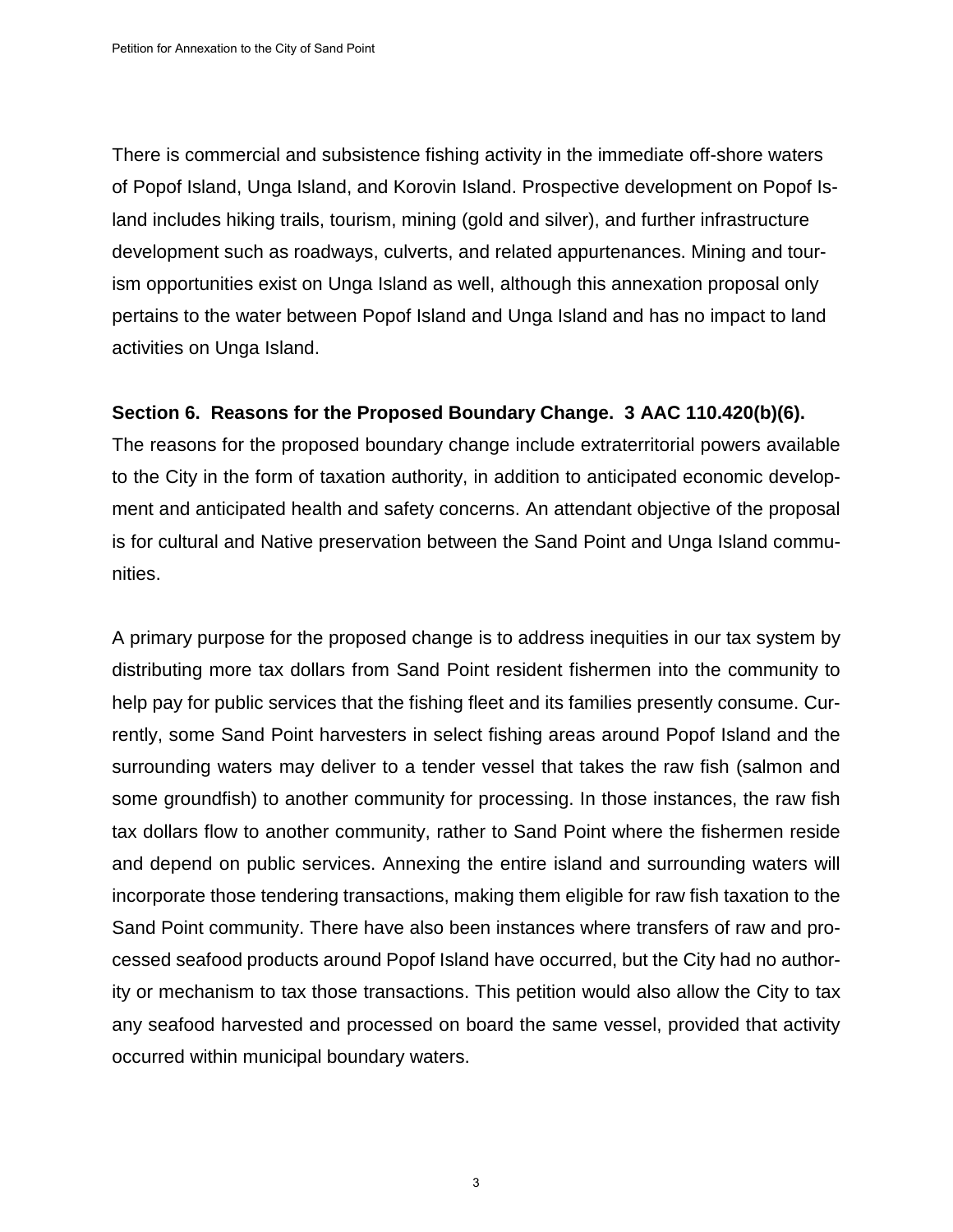Additionally, Sand Point residents (and visitors) have always explored the landscapes of Popof Island, year-round, whether through buffalo hunts in the hills, the Silver Salmon Derby around Red Cove, or beachcombing, paddling, berry picking and hiking on the back trails. A goal of the City and the tribes of Sand Point has been to develop those access routes more fully, either through formal roads or developed trail systems. The City could apply for transportation funding if those routes were within municipal boundaries. Encompassing this land as part of the municipality will also enable the City to provide effective emergency response capabilities and other public services in broader swaths of the island, especially if established transportation corridors exist.

Similarly, Sand Point residents have traditionally travelled back and forth between Popof Island and nearby Unga Island, just several hundred meters from town. Community members traverse the small channel between the two islands to hike, fish, kayak, beachcomb, hunt, explore the rare petrified tree stumps, and participate in other cultural activities. Sand Point fishermen also commercial fish in the waters surrounding Unga Island.

Annexation will also address the exposure created by the expended resources in extraterritorial emergency responses outside the current boundaries. The City of Sand Point's Department of Public Safety and our trained volunteers operate the *Rainmaker,* a 32' aluminum fireboat equipped to respond to emergencies on the waters surrounding Sand Point. Over the past decade, our EMS volunteers have used the boat and our EMS/Public Safety crews to respond to emergencies all over the proposed annexation territory. Some of these events include: fire responses in the villages of Unga and Squaw Harbor; emergencies in nearby Baralof Bay and Delarof Harbor on eastern Unga; fire responses on the eastern (back) side of Popof Island, in addition to a missing person search in that area stretching from Pirate Cove to Simeon Bight; stranded vessel responses several miles north of Danger Point, in the Korovin Strait; and a sinking vessel response all the way over to Korovin Bay and east of Cape Devine. Those and all instances deprive Sand Point residents of services that otherwise would be required when an emergency occurs in our current boundaries, but are redirected elsewhere. The City pays for insurance, fuel, training, maintenance, and other operating expenses in order to keep the *Rainmaker* and our crews emergency-ready at all times.

4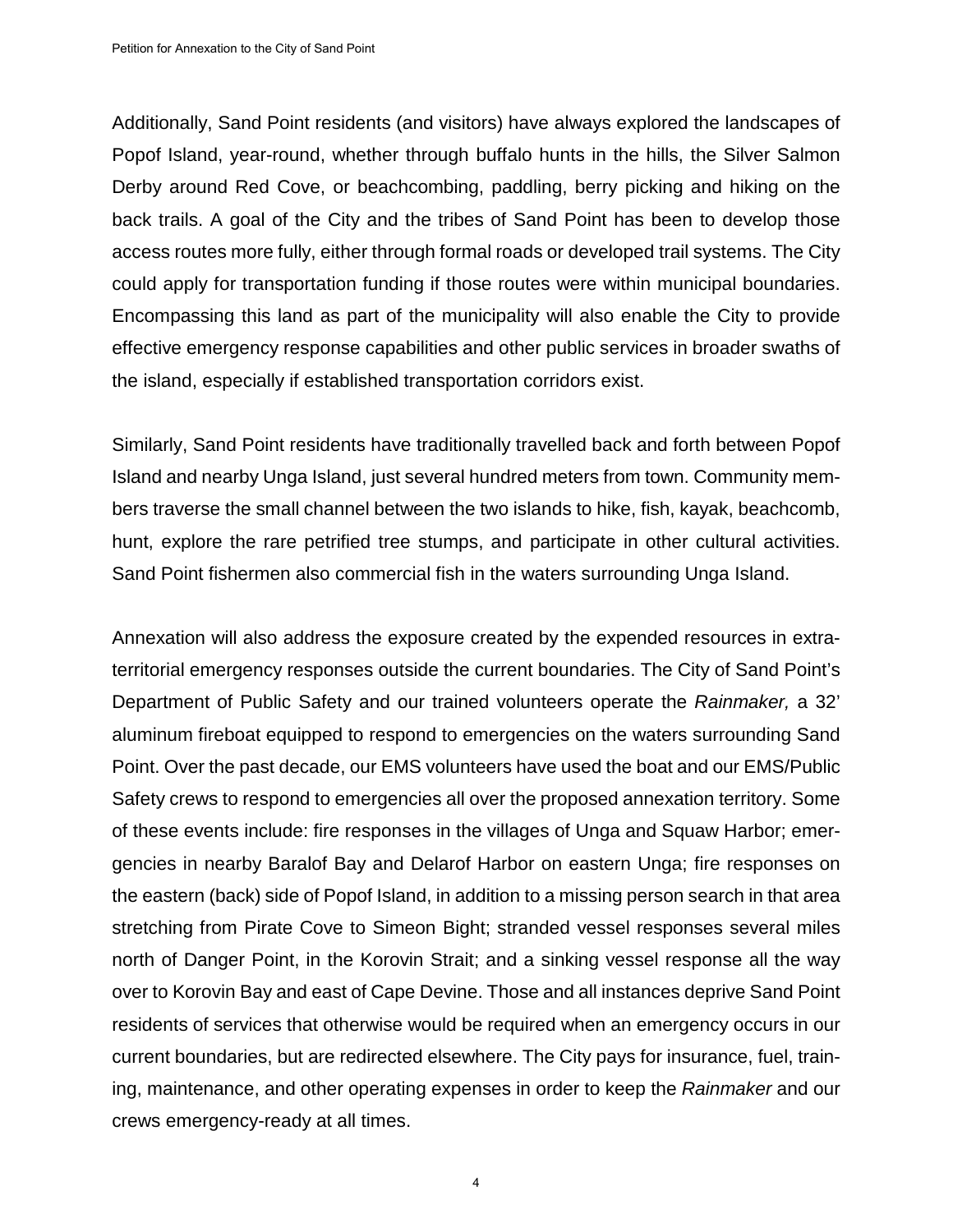Moreover, through the past few decades many families have migrated over to Sand Point from the communities of Unga and Squaw Harbor, both located on the eastern portion of Unga Island. Both Unga and Squaw Harbor are essentially now ghost towns, but were once flourishing fishing villages with year-round populations. Once the economies of those communities slowed and became uninhabited, many of the residents and their families moved over to Sand Point, just several miles away. The Unga Tribe and Unga Corporation have their offices in Sand Point. Absorbing the eastern seaboard of Unga Island into the Sand Point municipality would maintain the "community fabric" of these very similar places, while not affecting land ownership issues on Unga. Likewise, many villagers that used to inhabit Korovin Island (on the NE boundary of the proposed annexation) migrated to Sand Point once those villages became uninhabited.

Lastly, there are prospective mining claims on Popof Island near Red Cove. If those claims were ever developed, the City would have no way of receiving royalties or extraction taxes without an annexation of the island. Sand Point would no doubt be affected by such development, and annexation would help the City in cost recovery in this instance.

#### **Section 7. Legal Descriptions, Maps, and Plats. 3 AAC 110.420(b)(7).**

- **a) Legal Description of the Territory Proposed for Annexation. Exhibit A-1** provides a legal metes and bounds description of the territory.
- **b) Legal Description of Existing City. Exhibit A-2** provides a legal metes and bounds description of the existing city's boundaries.
- **c) Legal Description of Proposed Post-Annexation Boundaries. Exhibit A-3**  provides a legal metes and bounds description, including the USGS quad information and dates, of the proposed post-annexation city boundaries.
- **d) Maps and Plats. Exhibit A-4** provides a map showing the existing boundaries of the city and the boundaries of the territory.

#### **Section 8. Size of the Territory Proposed for Annexation. 3 AAC 110.420(b)(8).**

- **a)** The existing city proposing annexation encompasses \_\_\_29\_\_\_\_ square miles.
- **b)** The territory encompasses 245 gauare miles.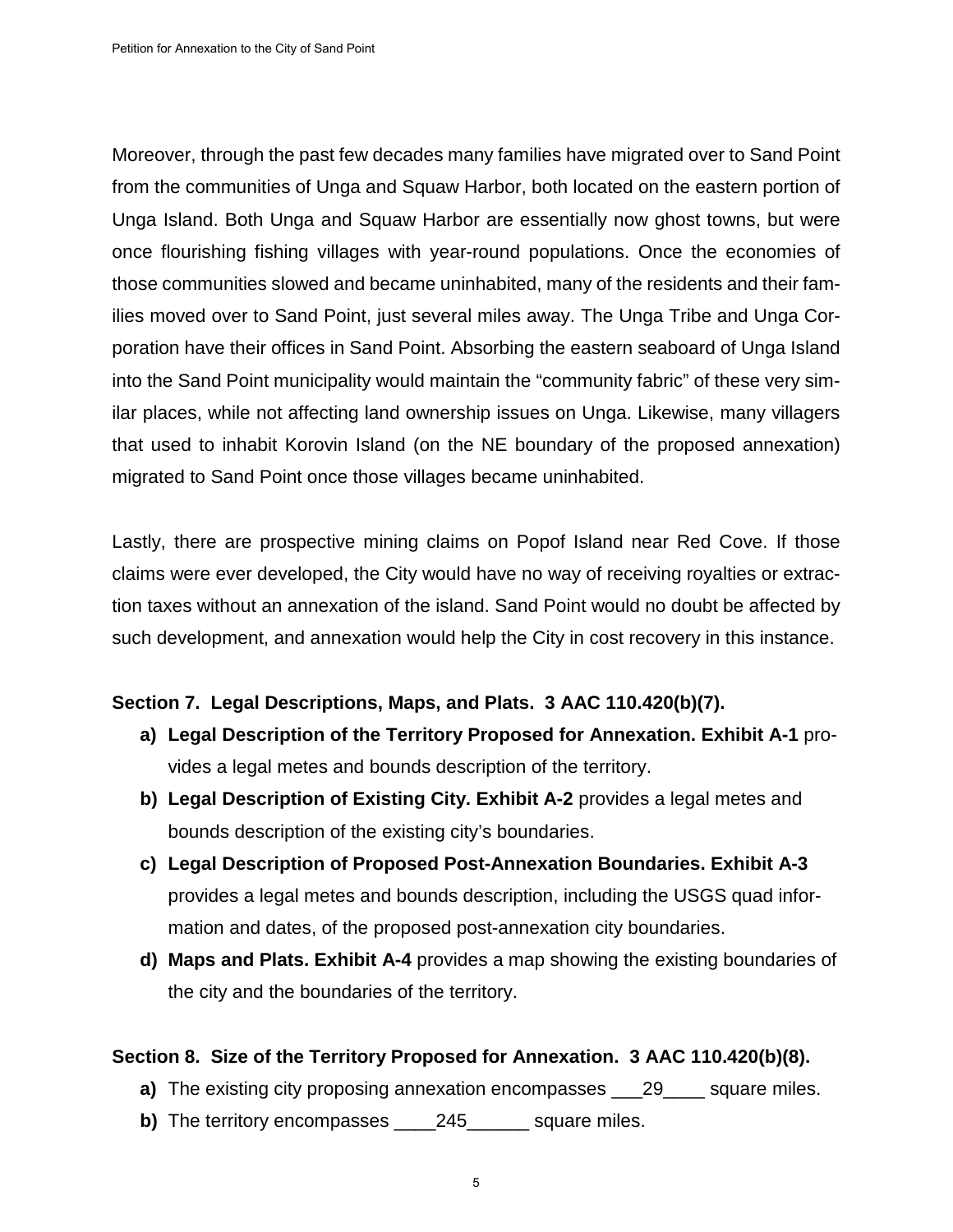**c)** The city after the proposed annexation would encompass 274 square miles.

**Section 9. Data Estimating the Population of the Territory Proposed for Annexation. 3 AAC 110.420(b)(9).**

- **a)** The estimated population within the current boundaries of the city is 951 persons\*.
- **b)** The estimated population of the territory is 0 persons.
- **c)** The estimated population of the city after the proposed annexation is 951 persons.

\*An April 5, 2016 letter from DCRA Director Karen Eldemar to Mayor Glen Gardner, Jr stated that State Demographer Eddie Hunsinger determined Sand Point's population figure of 951 for July 1, 2015.

# **Section 10. Information Relating to Public Notice and Service of the Petition. 3 AAC 110.420(b)(10).**

See **Exhibit B**.

#### **Section 11. Tax Data. 3 AAC 110.420(b)(12).**

**a) The assessed or estimated value of taxable property in the territory proposed for annexation** (for any existing municipality for which a change is proposed that currently levies or proposes to levy property taxes).

Real property \$0 Personal property \$0 Total \$0

**b) Projected taxable sales in the territory proposed for annexation** (for any existing municipality for which a change is proposed that currently levies or proposes to levy sales taxes).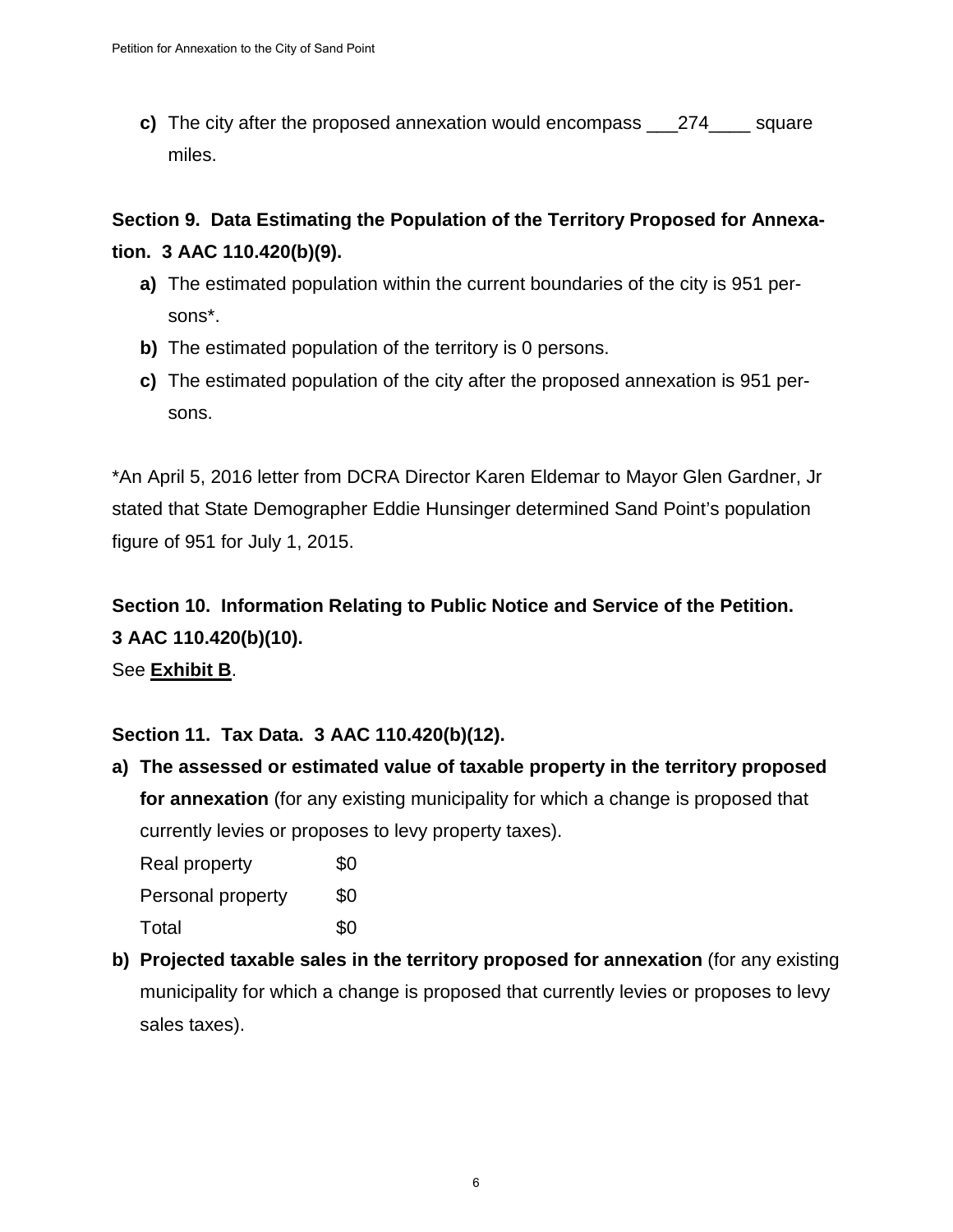The City of Sand Point assesses a 4% sales tax and a 2% raw fish tax. Based on discussions and data from the Alaska Department of Fish & Game and the Commercial Fisheries Entry Commission (CFEC), we estimate an additional \$3,000,000 in annual salmon deliveries in the new territory, and \$400,000 in annual groundfish/other species deliveries in the new territory. This amounts to \$3,400,000 total delivery value, and taxed at 2%, represents approximately \$68,000 in projected annual raw fish sales tax revenues in the territory.

Additionally, some catcher/processor vessels conduct sales just outside of current municipal territory. Based on some of the same discussions with CFEC, we project the value of taxable sales within the new territory to be \$300,000. At a rate of 4% on processed product, projected annual sales tax revenues in the territory will be \$12,000.

**c) Taxes currently levied by municipal governments within the territory proposed for annexation.** List the type and rate of each tax currently levied by any municipal government within the territory:

The Aleutians East Borough levies a 2% tax on the sale of raw seafood within the proposed territory.

The City of King Cove (80 miles away) also levies a 2% raw fish tax, and if harvesters around Popof Island deliver their catch to a tender within the proposed territory for eventual processing in King Cove, their tax would apply to those sales.

#### **Section 12. Budget Information. 3 AAC 110.420(b)(13)(B).**

**Exhibit C** presents projected revenue, operating expenditures, and capital expenditures for any existing municipality for which a change is proposed, for one full fiscal year beyond the reasonably anticipated date to complete any transition set out in 3 AAC 110.900.

#### **Section 13. Existing Long Term Municipal Debt. 3 AAC 110.420(b)(14).**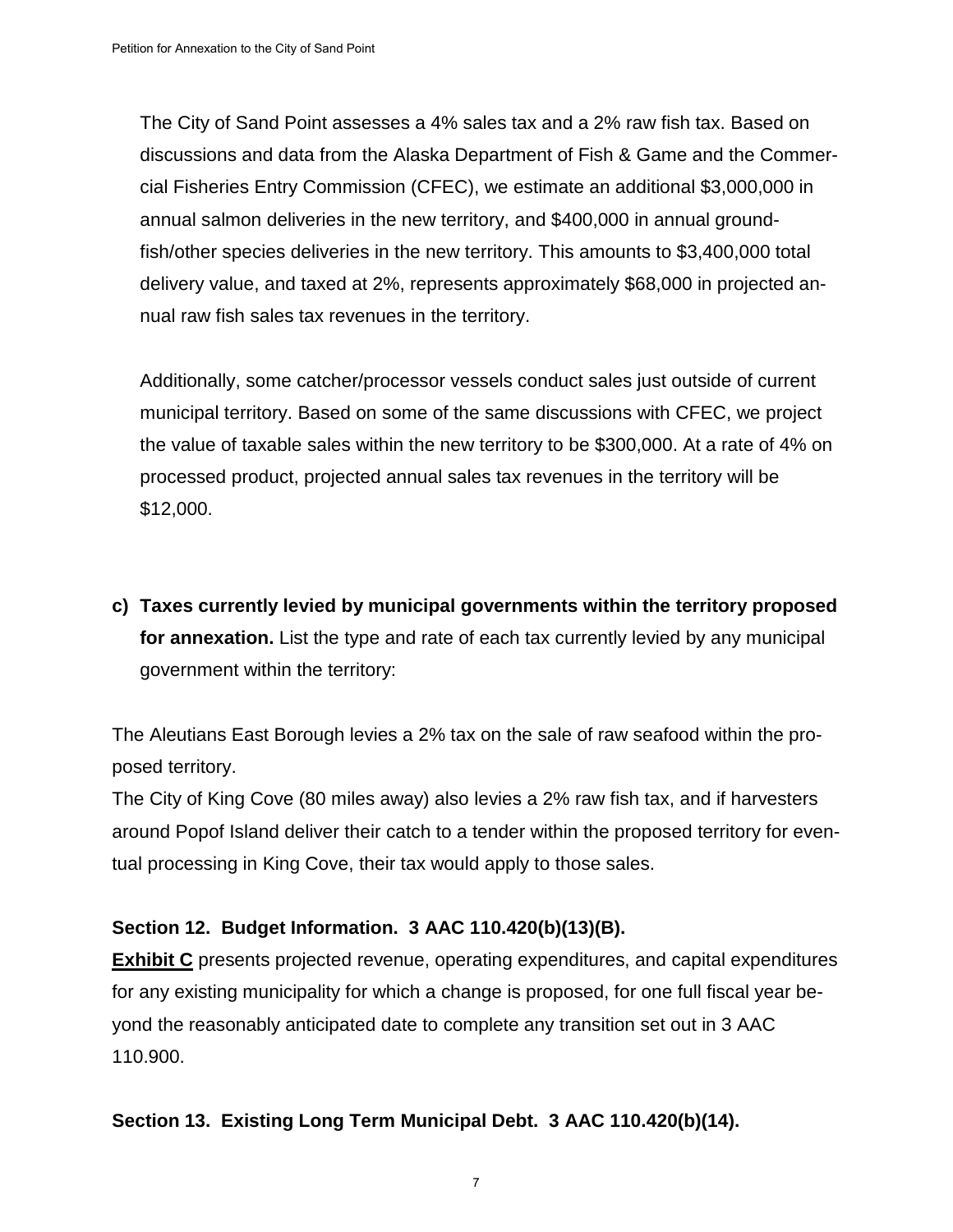| Name/type of debt              | <b>Purpose of debt</b>                                                        | Date debt will be fully paid |
|--------------------------------|-------------------------------------------------------------------------------|------------------------------|
| <b>General Obligation Bond</b> | Small boat harbor rehabilita-                                                 | 02/01/2038                   |
|                                | tion                                                                          |                              |
|                                | Amount of GO Bond is \$3M, with an approximate \$180,000 annual debt service. |                              |

#### **Section 14. Municipal Powers and Functions. 3 AAC 110.420(b)(15).**

The funded powers and functions of the City of Sand Point include:

- Public safety
- Volunteer fire department, EMS, search and rescue
- Boat harbor facilities, including city dock
- Water and wastewater utilities
- Refuse collection and landfill
- Comprehensive and land use planning
- Road maintenance
- Library operations
- Tax collection

The Aleutians East Borough has taxation authority in the new territory (see Sect. 11 above). Those powers will not change with the proposed annexation. The Aleutians East Borough School District provides K-12 education services, and their powers will not change with the proposed annexation.

The Shumagin Corporation is the village corporation for Sand Point and the surface estate owner of Popof Island and portions of Unga Island. The Shumagin Corp. also manages a buffalo hunt on Popof Island. Their powers and functions will not change with the proposed annexation. The Aleut Corporation is the sub-surface estate owner on both Popof and Unga Islands. Their powers and functions will not change with the proposed annexation. The Unga Corporation is the village corporation and the surface estate owner for Unga Island. This petition should have no effect on their operations and their powers and functions will not change with the proposed annexation.

# **Section 15. Transition Plan. 3 AAC 110.420(b)(16).**

See **Exhibit D**.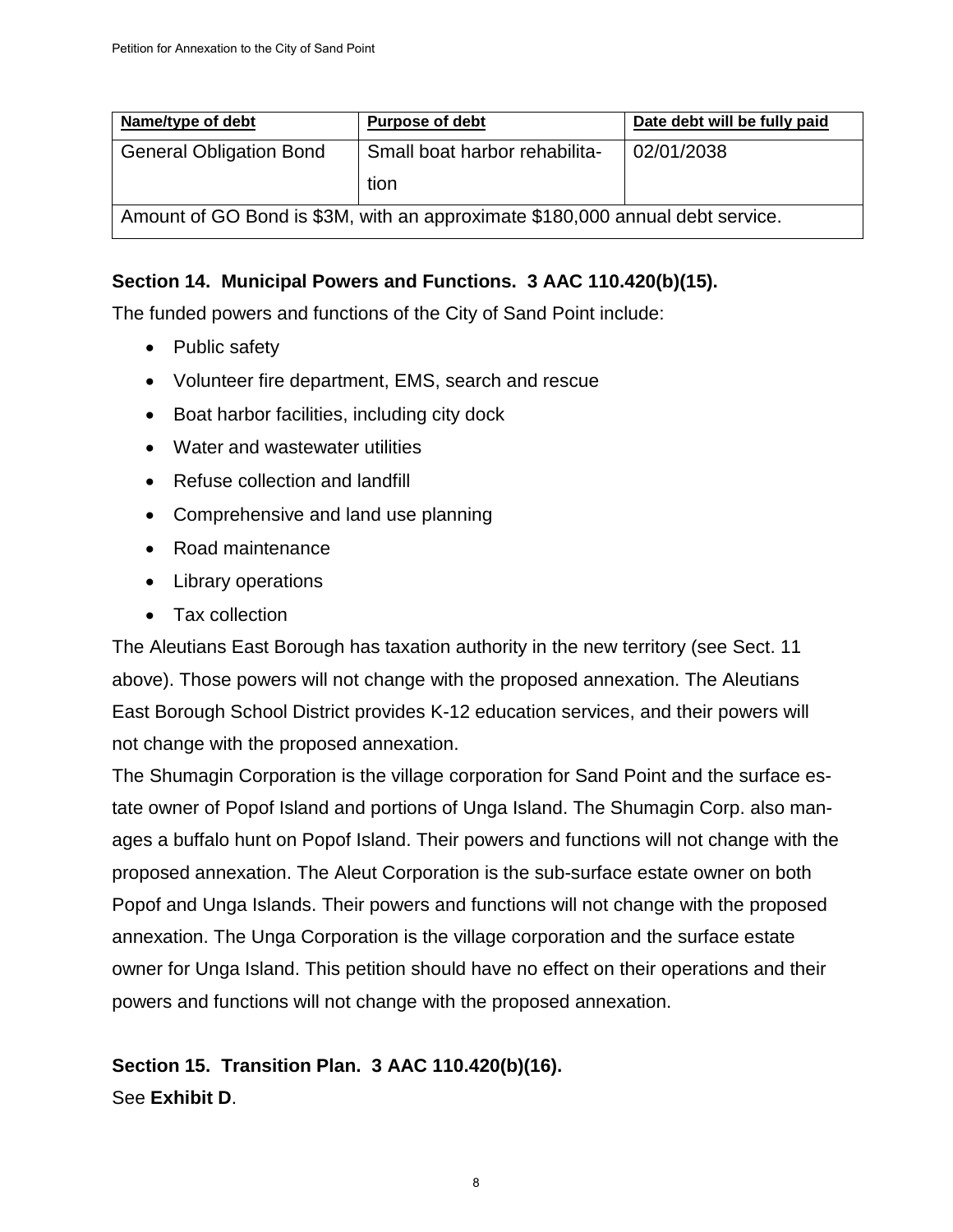#### **Section 16. City Council Composition and Apportionment. 3 AAC 110.420(b)(17).**

Describe the composition and apportionment of the city council of the city proposing annexation, both before and after the proposed change.

The City Council consists of a Mayor and six members elected by the voters at large, with no restrictions on representation within the City area. The annexation will cause no change to the composition of the City Council or apportionment.

#### MAYOR

| Mayor Glen Gardner Jr. - Office Exp. 2017 |                    |
|-------------------------------------------|--------------------|
| <b>COUNCIL MEMBERS</b>                    |                    |
| Danny Cumberlidge                         | Seat A - Exp. 2016 |
| <b>Allan Starnes</b>                      | Seat B - Exp. 2017 |
| <b>Shirley Brown</b>                      | Seat C - Exp. 2016 |
| Jack Foster Jr.                           | Seat D - Exp. 2017 |
| <b>Marita Gundersen</b>                   | Seat E - Exp. 2018 |
| <b>Emil Mobeck</b>                        | Seat F - Exp. 2018 |

## **Section 17. Supporting Brief. 3 AAC 110.420(b)(19).** See **Exhibit E**.

**Section 18. Documentation Demonstrating that the Petitioner is Authorized to File the Petition Under 3 AAC 110.410. 3 AAC 110.420(b)(20). Exhibit F** provides a certified copy of the resolution adopted by the city council authorizing the filing of this Petition.

**Section 19. Petitioner's Affidavit. 3 AAC 110.420(b)(22).** See **Exhibit G**.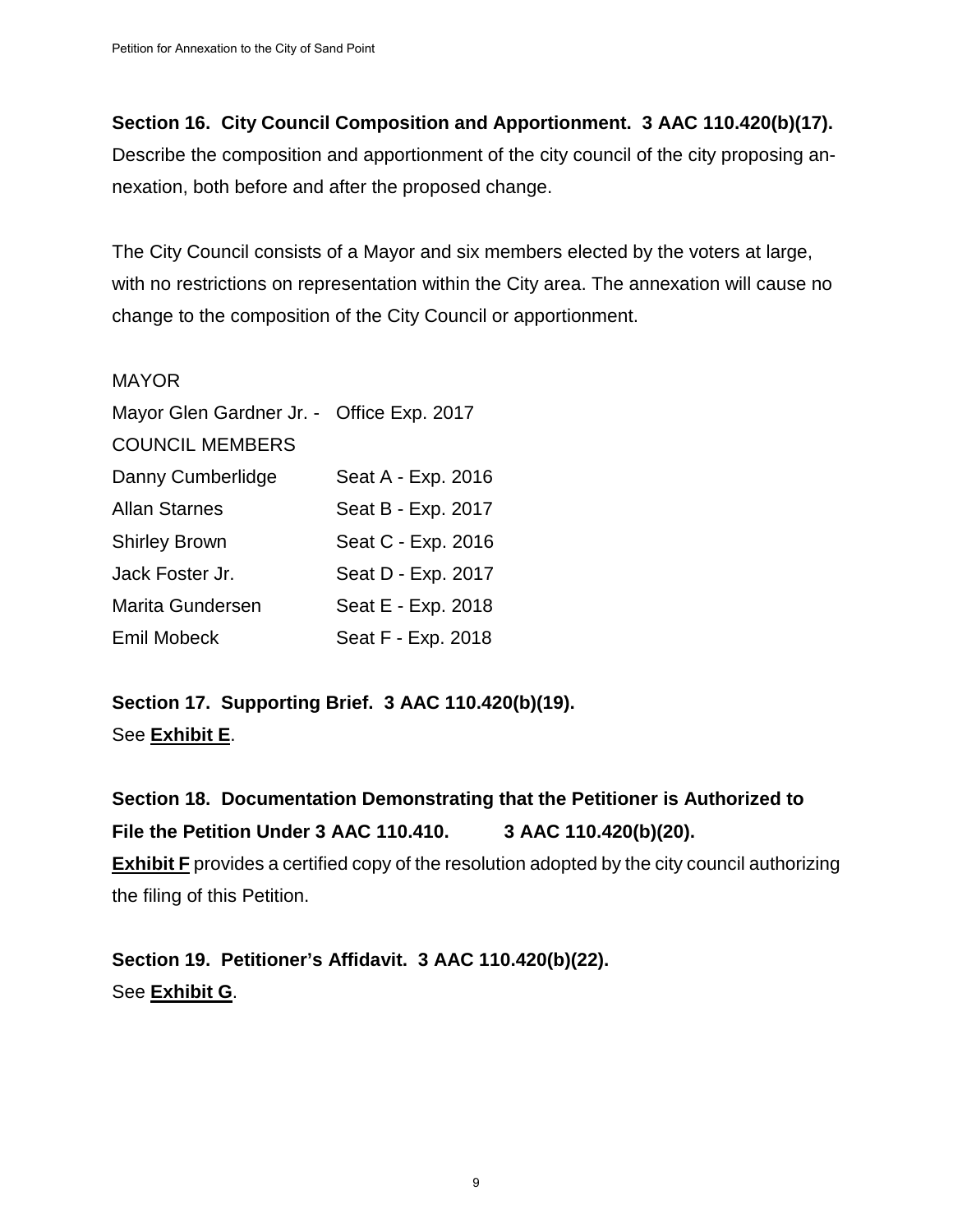#### **Exhibit A-1.**

# **Legal Metes and Bounds Description of the Territory Proposed for Annexation**

- **1. Beginning at the low water mark on a point on the east shore of Unga Island at 55° 23' 00" N latitude** *(that is the northwest corner of the existing City of Sand Point boundary)***, the true point of beginning;**
- **2. Thence, north along the line of low water on the shore of Unga Island where it intersects 55° 23' 27.25" latitude and 160° 33' 55" W longitude;**
- **3. Thence, north to 55° 24' 00" N latitude and 160° 33' 55" W longitude;**
- **4. Thence, east to a point on the line of low water on the west shore of Korovin Island at 55° 24' 00" N latitude and 160° 19' 43.16" W longitude;**
- **5. Thence, southeasterly along the point of low water on the shore of Korovin Island where it intersects with 55° 22' 41.44 N latitude and 160° 9' 40" W longitude;**
- **6. Thence, south to 55° 7' 50" N latitude and 160° 9' 40" W longitude;**
- **7. Thence, west to a point on the east shore of Unga Island at 55° 7' 50" N latitude and 160° 31' 27.38" W longitude;**
- **8. Thence, north along the line of low water on the shore of Unga Island where it intersects with 55° 16' 00" N latitude and 160° 33' 15.2" W longitude** *(the current southwest corner of the City of Sand Point)***;**
- **9. Thence, east to 55° 16' 00" N latitude and 160° 27' 30" W longitude;**
- **10. Thence, north to 55° 23' 00" N latitude and 160° 27' 30" W longitude;**
- **11. Thence, west to at the low water mark on a point on the east shore of Unga Island (***that is the northwest corner of the existing City of Sand Point boundary)***, the true point of beginning; containing 245 square miles, more or less, including approximately 217.5 square miles of water and 27.5 square miles of land.**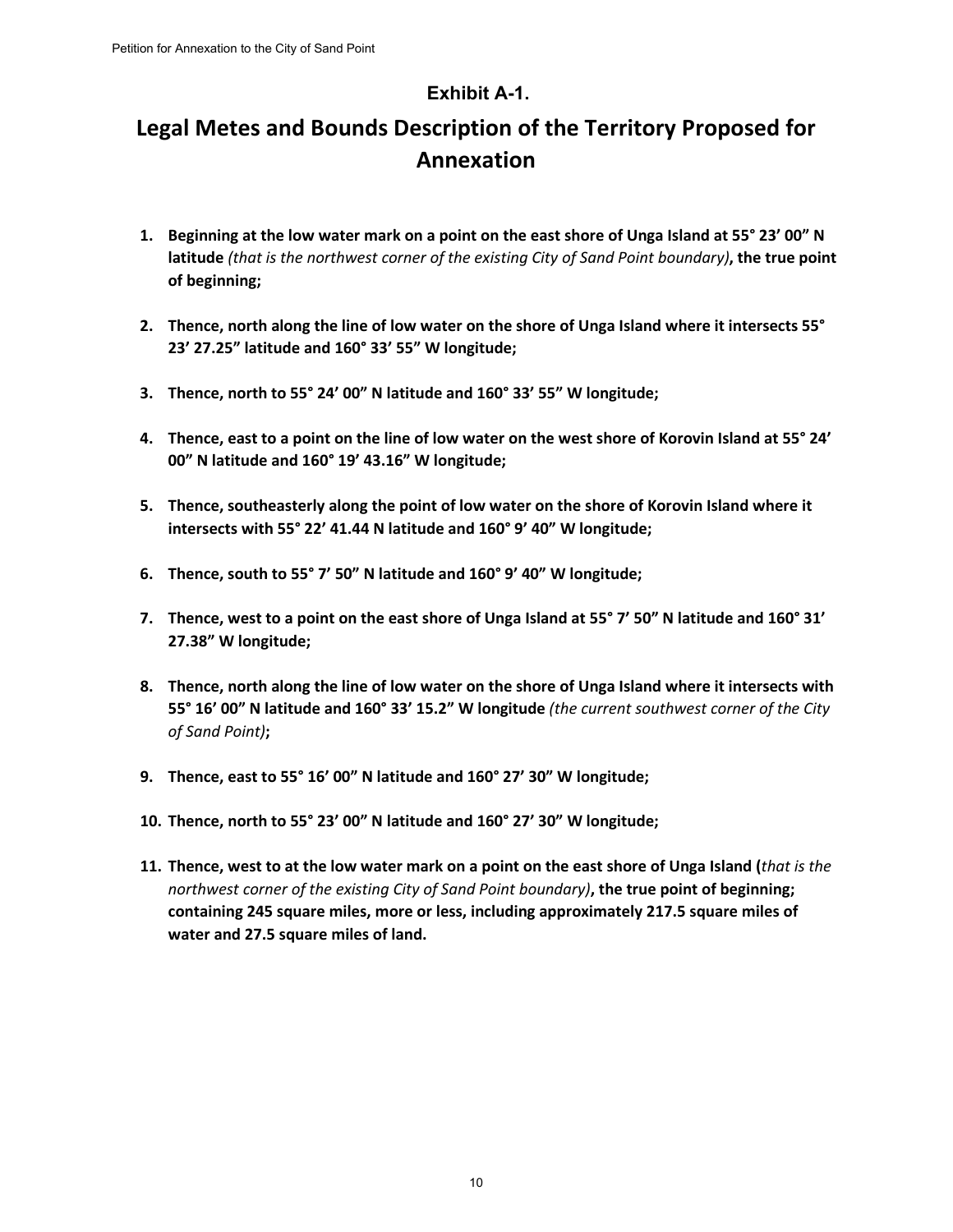#### **Exhibit A-2.**

**Legal Metes and Bounds Description of the Existing City**

- **1. Beginning at the low water mark of Popof Strait on the south shore of Popof Island where it intersects 160" 27' 30" W longitude, the true point of beginning;**
- **2. Thence, north to 55" 23' N latitude;**
- **3. Thence, west to a point on the line of low water on the east shore of Unga Island;**
- **4. Thence, southerly along the line of low water of Popof Strait on the east shore of Unga Island to 55" 16' N latitude;**
- **5. Thence, east to 160" 27' 30" W longitude;**
- **6. Thence, north to a point on the low water mark of Popof Strait on the south shore of Popof Island, the true point of beginning; containing 29 square miles, more or less, situated in the Third Judicial District, State of Alaska.**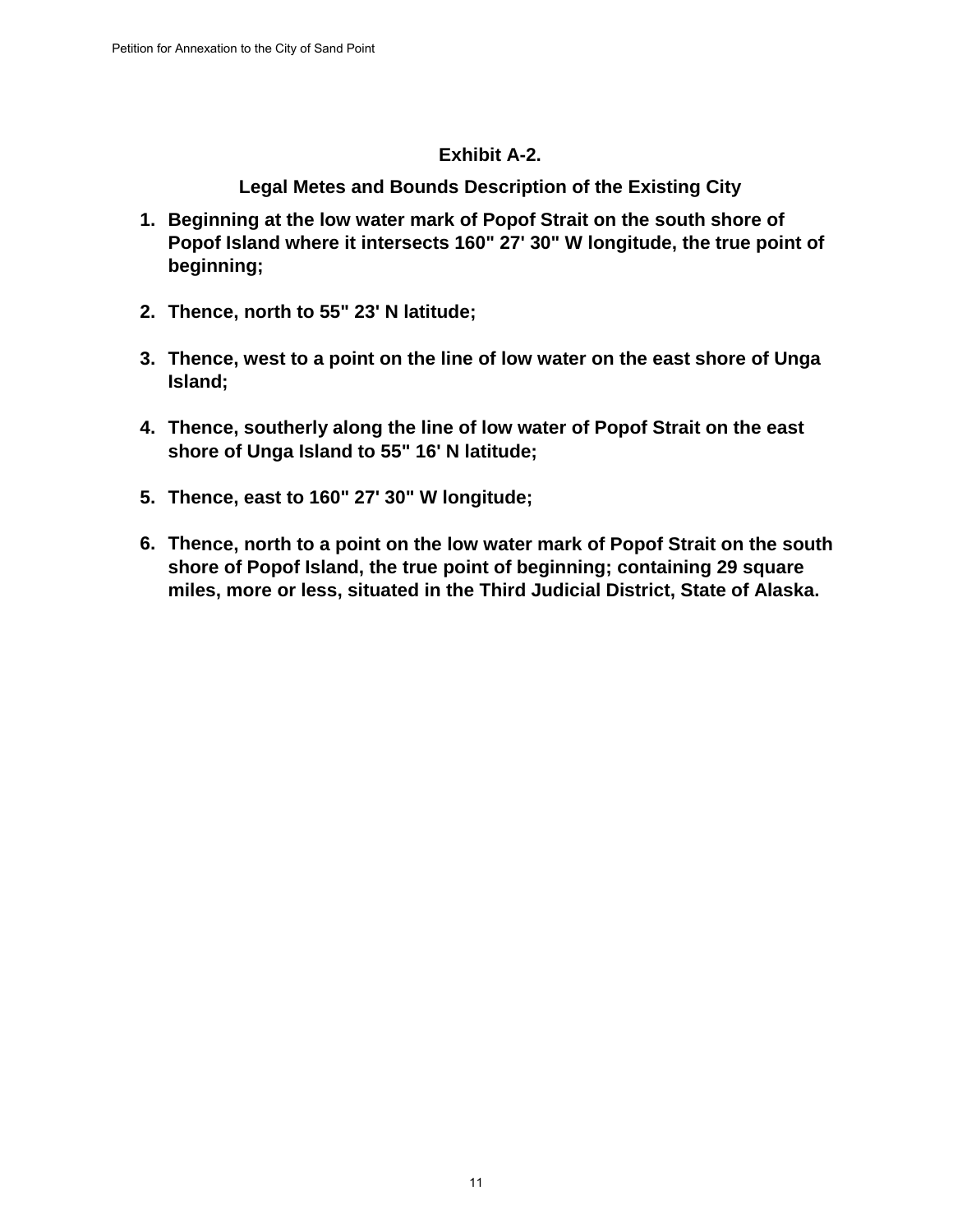#### **Exhibit A-3.**

# **Legal Metes and Bounds Description of the City Boundary After the Proposed Annexation**

- **1. Beginning at the low water mark on a point on the east shore of Unga Island at 55° 23' 00" N latitude, the true point of beginning;**
- **2. Thence, north along the line of low water on the shore of Unga Island where it intersects 55° 23' 27.25" latitude and 160° 33' 55" W longitude;**
- **3. Thence, north to 55° 24' 00" N latitude and 160° 33' 55" W longitude;**
- **4. Thence, east to a point on the line of low water on the west shore of Korovin Island at 55° 24' 00" N latitude and 160° 19' 43.16" W longitude;**
- **5. Thence, southeasterly along the point of low water on the shore of Korovin Island where it intersects with 55° 22' 41.44 N latitude and 160° 9' 40" W longitude;**
- **6. Thence, south to 55° 7' 50" N latitude and 160° 9' 40" W longitude;**
- **7. Thence, west to a point on the east shore of Unga Island at 55° 7' 50" N latitude and 160° 31' 27.38" W longitude;**
- **8. Thence, north along the line of low water on the east shore of Unga Island to where it intersects with 55° 23' 00" N latitude and 160° 31' 55.46" W longitude, the true point of beginning; containing 275 square miles, more or less, including approximately 239.5 square miles of water and 35.5 square miles of land.**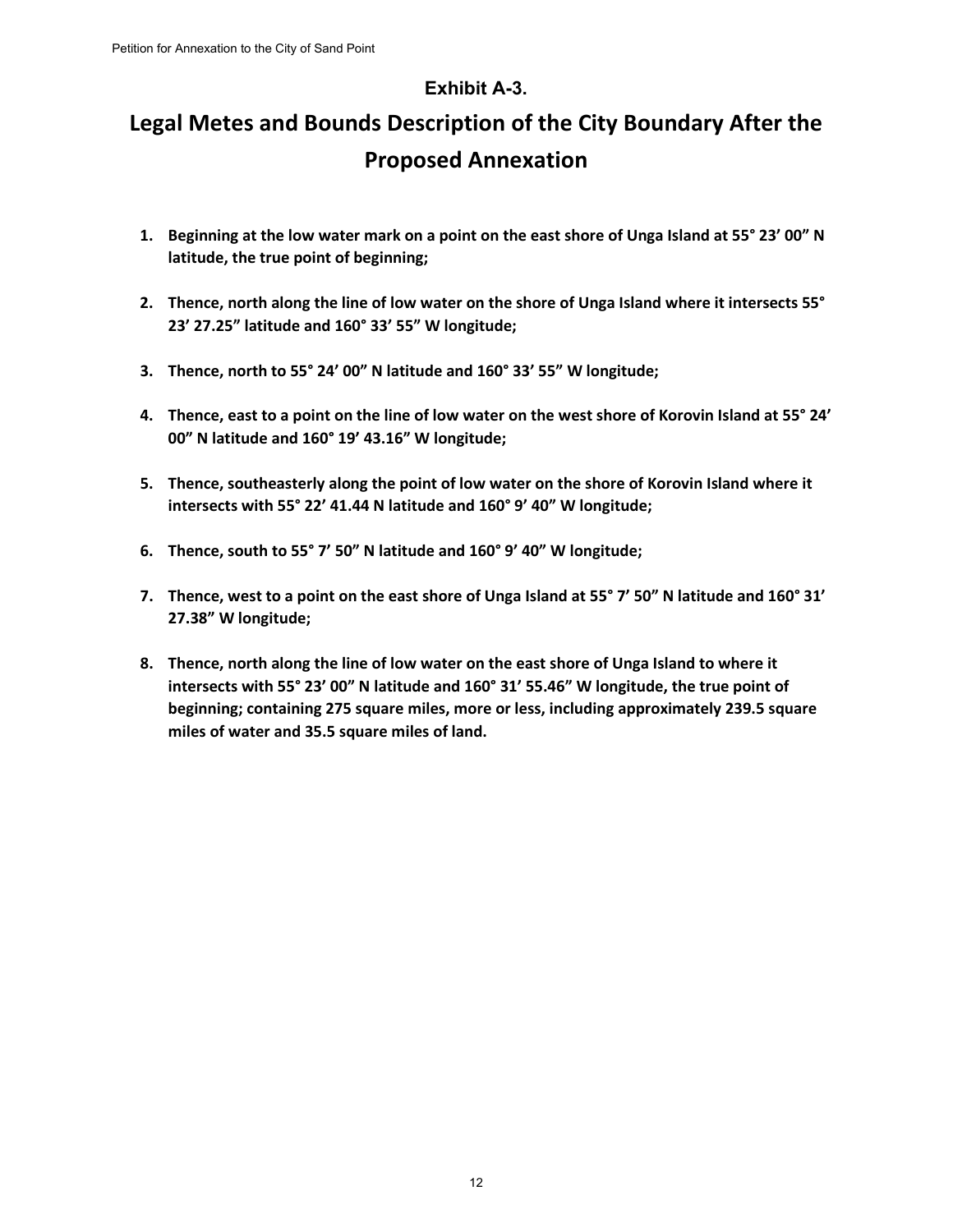### **Exhibit A-4. Maps and Plats**

This exhibit shows a map showing the existing boundaries of the city and the boundaries of the territory proposed for annexation. Any plats required by the Department of Commerce, Community, and Economic Development ("Department" or "Commerce") to demonstrate the accuracy of the legal descriptions in Exhibit A-1, A-2, or A-3 are also included.

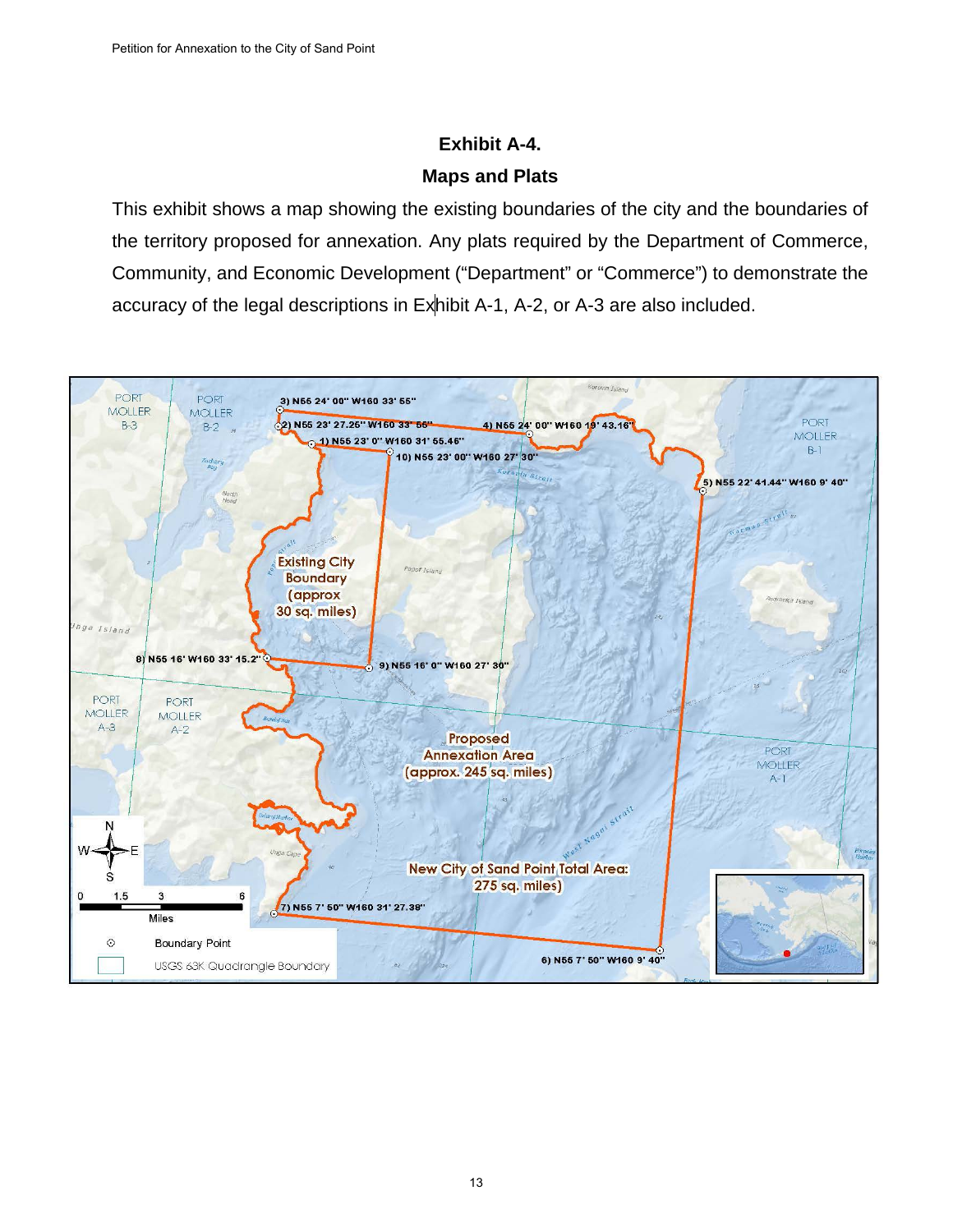#### **Exhibit B.**

#### **Information Relating to Public Notice and Service of the Petition**

This exhibit provides information relevant to public notice of this annexation petition per 3 AAC 110.450 and 3 AAC 110.460. The information includes local media; places recommended to post notices; adjacent municipalities; persons who may warrant individual notice of the filing of the petition because of their interest in this matter, and location(s) where the public can review the Petition.

#### **Local media**

The following lists the principal news media serving the territory within the current and proposed boundaries of the city:

#### **Newspaper(s): Regional Borough Newsletter**

|                                  |                                                                                                                                                                                                                                | Name: <i>In the Loop: Aleutians East Borough</i>           |
|----------------------------------|--------------------------------------------------------------------------------------------------------------------------------------------------------------------------------------------------------------------------------|------------------------------------------------------------|
|                                  |                                                                                                                                                                                                                                | Physical address: Laura Tanis, AEB Communications Director |
|                                  |                                                                                                                                                                                                                                |                                                            |
|                                  |                                                                                                                                                                                                                                |                                                            |
|                                  |                                                                                                                                                                                                                                | Email address: http://www.brandboro.org/www.html           |
|                                  |                                                                                                                                                                                                                                |                                                            |
| Radio and television station(s): |                                                                                                                                                                                                                                |                                                            |
|                                  |                                                                                                                                                                                                                                | Name: KSDP Public Radio                                    |
|                                  |                                                                                                                                                                                                                                |                                                            |
|                                  |                                                                                                                                                                                                                                | Mailing address: PO Box 328, Sand Point AK 99661           |
|                                  |                                                                                                                                                                                                                                |                                                            |
|                                  |                                                                                                                                                                                                                                |                                                            |
|                                  |                                                                                                                                                                                                                                |                                                            |
|                                  |                                                                                                                                                                                                                                |                                                            |
|                                  |                                                                                                                                                                                                                                |                                                            |
|                                  | Mailing address: Universe and Separate and Separate and Separate and Separate and Separate and Separate and Separate and Separate and Separate and Separate and Separate and Separate and Separate and Separate and Separate a |                                                            |
|                                  |                                                                                                                                                                                                                                |                                                            |
|                                  |                                                                                                                                                                                                                                |                                                            |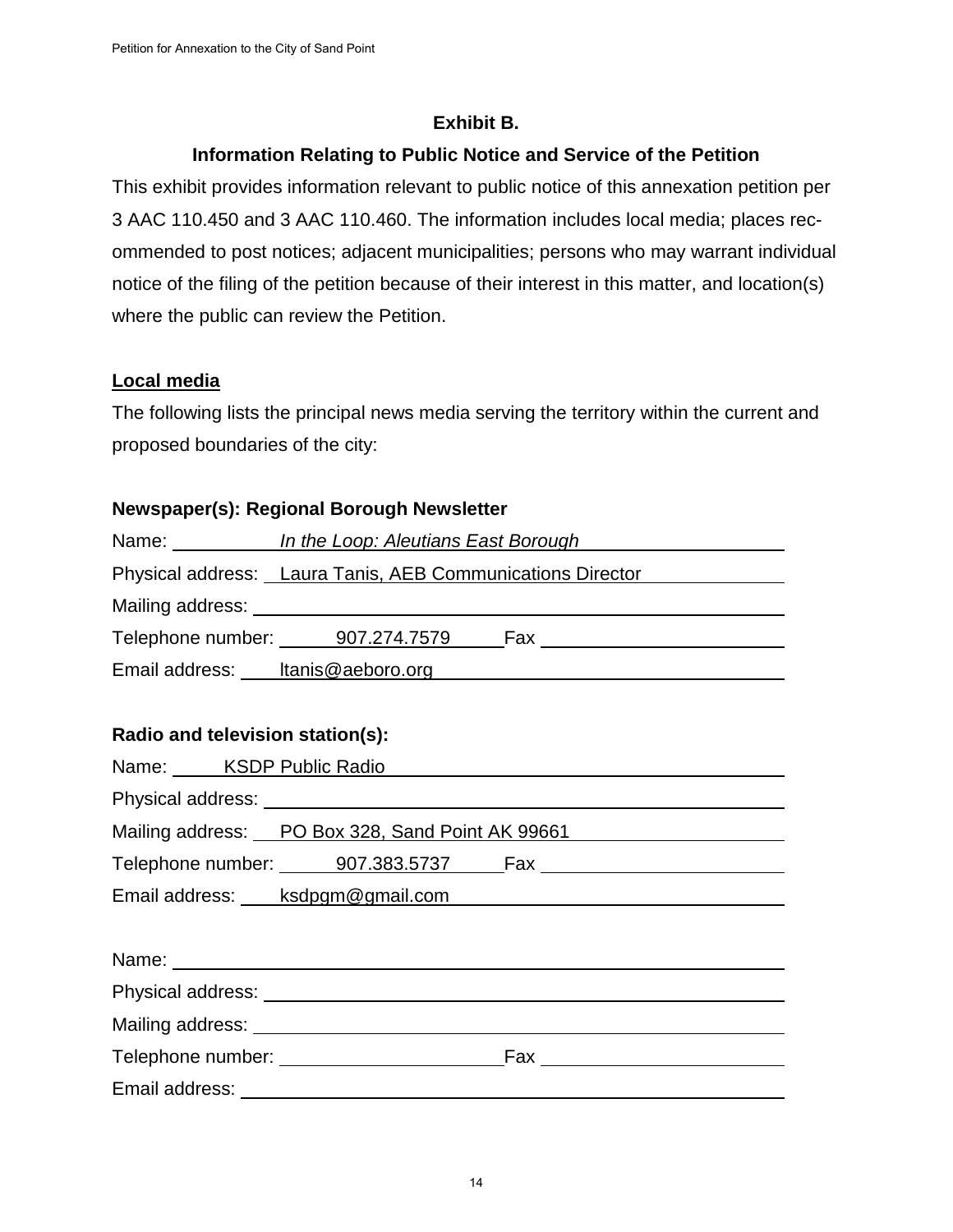**Three or more prominent places readily accessible to the public and** *within or near the boundaries proposed for change* **to post notices concerning this peti-**

**tion:** 

| <b>Location and address</b>                         | Days and times open to the<br>public     |
|-----------------------------------------------------|------------------------------------------|
| Post Office, 9998 Main St, Sand Point, AK 99661     | 24 hrs, 7 days/week                      |
| City Hall, 249 Main St, Sand Point, AK 99661        | $8 - 5$ pm, M $- F$                      |
| AC Store, 100 Main St, Sand Point, AK 99661         | $9 - 7$ pm, Su - Sa                      |
| Sand Point Boat Harbor House, 1 Main St, Sand Point | $8 - 5$ pm, M $- F$                      |
| Sand Point Library, 269 Red Cove Rd, Sand Point     | $7 \text{ pm} - 9 \text{ pm}$ , M $-$ Sa |

**Adjacent municipalities (including service areas) whose boundaries extend within twenty miles of the boundaries of the proposed boundaries (with address and contact information, including email):**

| <b>Municipality</b>           | Address and contact information  |
|-------------------------------|----------------------------------|
| <b>Aleutians East Borough</b> | PO Box 349, Sand Point, AK 99611 |
|                               | Ph: 907.383.2699                 |
|                               | Email: tanderson@aeboro.org      |
|                               |                                  |

#### **Individuals and entities whose potential interest in the annexation proceedings**

#### **may warrant individual notice of the filing of the petition:**

| Name                        | Address                                                      | Email address          |
|-----------------------------|--------------------------------------------------------------|------------------------|
| <b>Shumagin Corporation</b> | PO Box 189 Sand Point                                        | president@shumagin.com |
| <b>Unga Corporation</b>     | PO Box 130 Sand Point                                        |                        |
|                             | Aleut Corporation 4000 Old Seward Highway info@aleutcorp.com |                        |

\_\_\_\_\_\_\_\_\_\_\_\_\_\_\_\_

#### **Location(s) where the petition materials will be available for public review:**

| <b>Location and address</b>                     | Days and times open to the public |
|-------------------------------------------------|-----------------------------------|
| City Hall, 249 Main St, Sand Point, AK 99661    | $8 - 5$ pm, M $- F$               |
| Sand Point Library, 269 Red Cove Rd, Sand Point | $7$ pm $-9$ pm, M $-$ Sa          |
| AEB Sand Point Office, Humbolt Lane, Sand Point | $8 - 5$ pm, M $- F$               |
| www.sandpointak.com                             |                                   |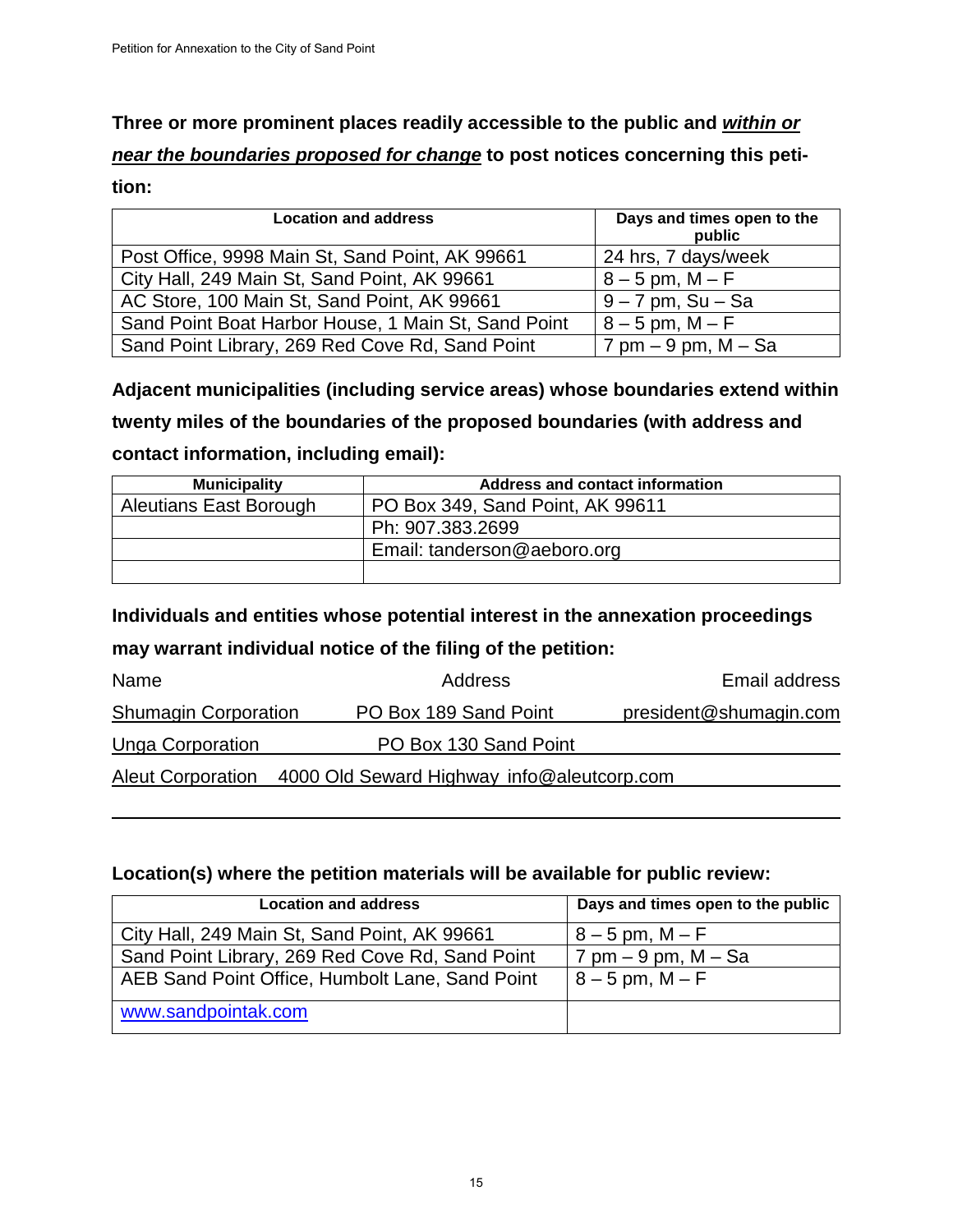#### **Exhibit C.**

#### **Projected Revenues, Operating Expenditures, and Capital Expenditures** *(include any years leading up to that full fiscal year)*

The City projects that annexation should bring in additional revenues in sales tax and raw fish tax, for the reasons outlined in Section 11 in this petition. The City projects some new minimal expenditures in the Administration budget. The following two tables include the budgets for FY16 (current year), FY17 (approved for July 1, 2016 year), and the two proceeding years after annexation.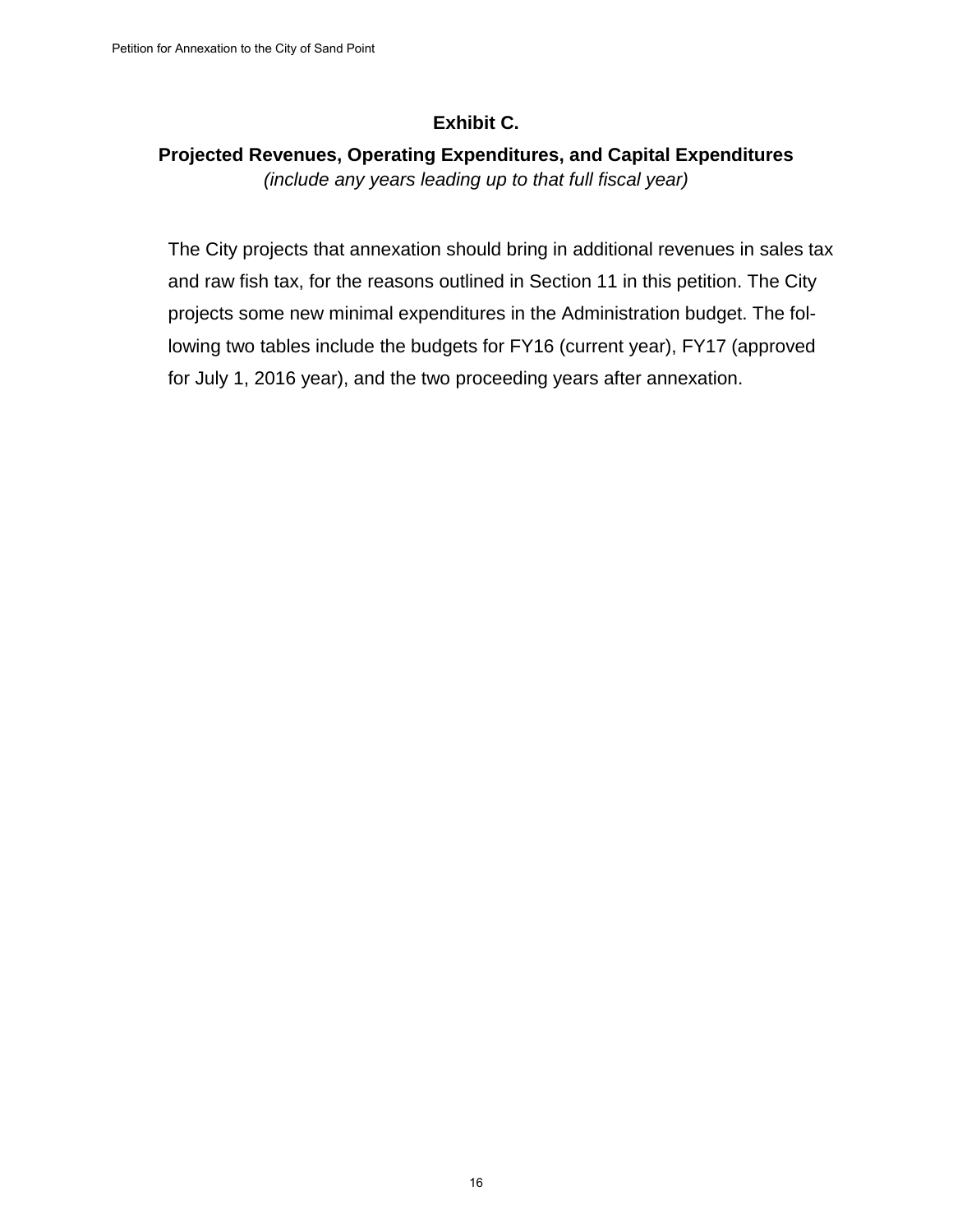#### **Table 1: Revenues**

| <b>Projected Revenues</b>       |           |             |           |             |                   |             |                   |             |  |
|---------------------------------|-----------|-------------|-----------|-------------|-------------------|-------------|-------------------|-------------|--|
| <b>Budget Year</b>              |           | <b>FY16</b> |           | <b>FY17</b> |                   | <b>FY18</b> |                   | <b>FY19</b> |  |
| (July-June 30)                  | (Current) |             | (Adopted) |             | <b>Transition</b> |             | Post              |             |  |
|                                 |           |             |           |             | <b>Year One</b>   |             | <b>Transition</b> |             |  |
| <b>Operating Revenues</b>       |           |             |           |             |                   |             |                   |             |  |
| Local                           |           |             |           |             |                   |             |                   |             |  |
| Sales Tax                       | \$        | 850,000     | \$        | 850,000     | \$                | 875,000     | \$                | 900,000     |  |
| Raw fish tax                    | \$        | 600,000     | \$        | 620,000     | \$                | 700,000     | \$                | 710,000     |  |
| <b>Bed Tax</b>                  | \$        | 16,500      | \$        | 17,500      | \$                | 19,000      | \$                | 20,000      |  |
| Bingo/Gaming                    | \$        | 515,300     | \$        | 545,300     | \$                | 550,000     | \$                | 555,000     |  |
| Silver Salmon Derby             | \$        | 19,250      | \$        | 22,500      | \$                | 24,000      | \$                | 25,000      |  |
| Clinic Maintenance MOA          | \$        | 32,777      | \$        | 42,000      | \$                | 45,000      | \$                | 45,000      |  |
| Water/Sewer                     | \$        | 344,600     | \$        | 284,000     | \$                | 285,000     | \$                | 290,000     |  |
| Harbor                          | \$        | 567,700     | \$        | 583,000     | \$                | 585,000     | \$                | 590,000     |  |
| <b>Refuse Collection</b>        | \$        | 156,000     | \$        | 146,500     | \$                | 150,000     | \$                | 150,000     |  |
| <b>PILT: Seafood Processing</b> | \$        | 150,000     | \$        | 150,000     | \$                | 150,000     | \$                | 150,000     |  |
| <b>Gravel Sales</b>             | \$        |             | \$        | 20,000      | \$                | 35,000      | \$                | 40,000      |  |
| <b>Business License Fees</b>    | \$        | 7,100       | \$        | 7,500       | \$                | 8,000       | \$                | 8,500       |  |
| Leases & Rentals                | \$        | 150,000     | \$        | 150,000     | \$                | 150,000     | \$                | 150,000     |  |
| Other Misc Income               | \$        | 70,000      | \$        | 75,000      | \$                | 75,000      | \$                | 75,000      |  |
| Reserves                        | \$        | 200,000     | \$        | 85,000      |                   |             |                   |             |  |
|                                 |           |             |           |             |                   |             |                   |             |  |
| Non-Local                       |           |             |           |             |                   |             |                   |             |  |
| <b>SoA Revenue Sharing</b>      | \$        | 138,000     | \$        | 90,000      | \$                | 65,000      | \$                | 50,000      |  |
| <b>SoA Shared Fish Taxes</b>    | \$        | 285,000     | \$        | 300,000     | \$                | 300,000     | \$                | 300,000     |  |
| <b>ANC Office Dividend</b>      | \$        | 20,000      | \$        | 25,000      | \$                | 25,000      | \$                | 25,000      |  |
| <b>Public Safety Grants</b>     | \$        | 35,000      | \$        | 67,500      | \$                | 40,000      | \$                | 25,000      |  |
| PERS On-Behalf Funding          | \$        |             | \$        | 30,000      | \$                | 30,000      | \$                | 30,000      |  |
|                                 |           |             |           |             |                   |             |                   |             |  |
| <b>Total Operating Revenues</b> |           | \$4,157,227 |           | \$4,080,800 |                   | \$4,081,000 |                   | \$4,108,500 |  |
|                                 |           |             |           |             |                   |             |                   |             |  |
| <b>Capital Project Revenues</b> |           |             |           |             |                   |             |                   |             |  |
| <b>Borough Capital Grants</b>   | \$        | 50,000      | \$        | 100,000     | \$                | 50,000      | \$                | 50,000      |  |
| <b>Federal Capital</b>          | \$        |             | \$        |             | \$                | 200,000     | \$                | 200,000     |  |
| <b>State Capital</b>            | \$        | -           | \$        | -           | \$                |             | \$                | 100,000     |  |
|                                 |           |             |           |             |                   |             |                   |             |  |
| <b>Total Capital Revenues</b>   | \$        | 50,000      | \$        | 100,000     | \$                | 250,000     | \$                | 350,000     |  |
|                                 |           |             |           |             |                   |             |                   |             |  |
| <b>TOTAL REVENUES</b>           |           | \$4,207,227 |           | \$4,180,800 |                   | \$4,331,000 |                   | \$4,458,500 |  |

#### **Exhibit C**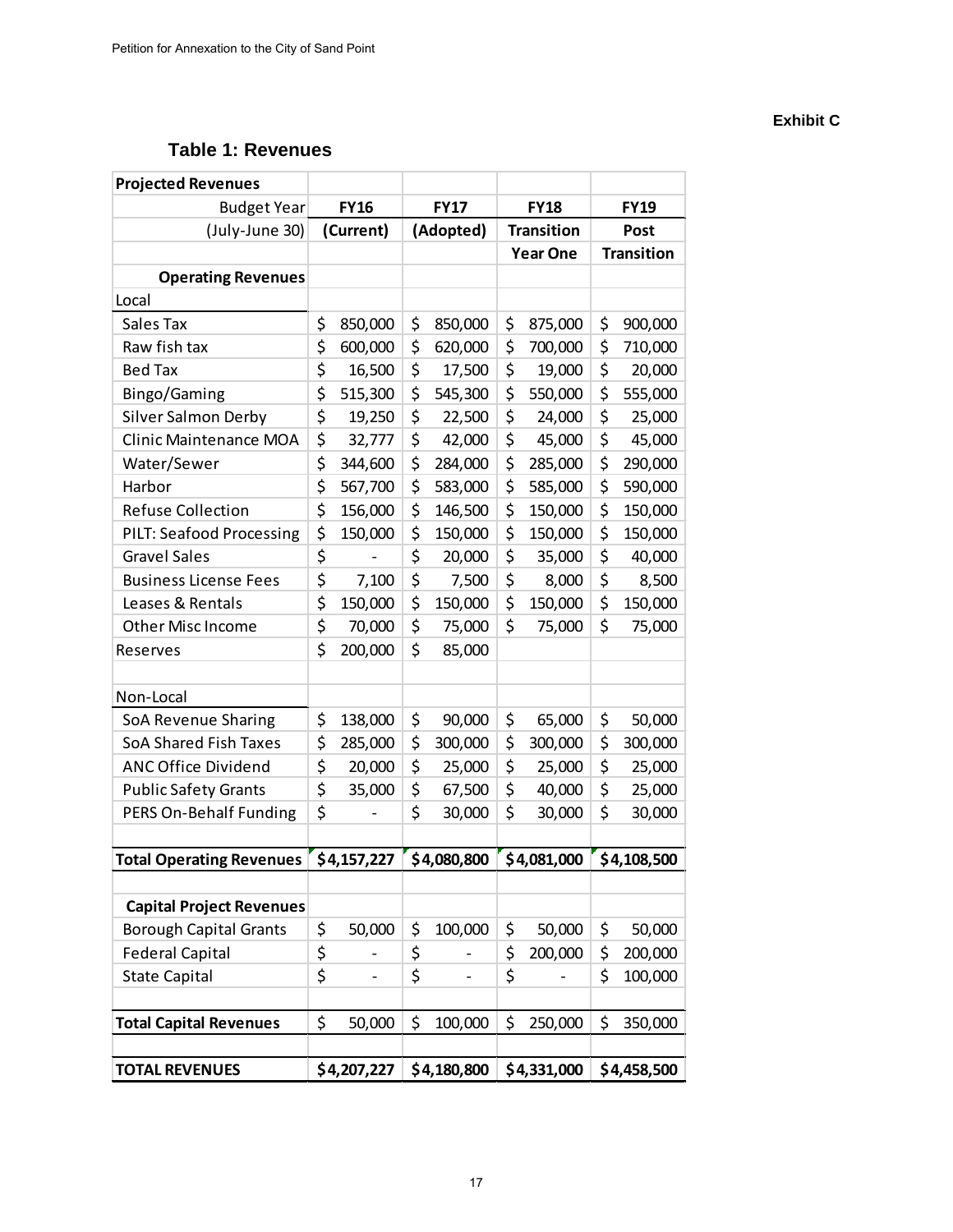#### **Exhibit C**

# **Table 2: Expenses and Fund Balance**

| <b>Projected Expenses</b>           |                                |           |                          |                   |                 |      |                   |
|-------------------------------------|--------------------------------|-----------|--------------------------|-------------------|-----------------|------|-------------------|
| <b>Budget Year</b>                  | <b>FY16</b>                    |           | <b>FY17</b>              |                   | <b>FY18</b>     |      | <b>FY19</b>       |
| (July-June 30)                      | (Current)                      | (Adopted) |                          | <b>Transition</b> |                 | Post |                   |
|                                     |                                |           |                          |                   | <b>Year One</b> |      | <b>Transition</b> |
| <b>Operating Expenditures</b>       |                                |           |                          |                   |                 |      |                   |
| Administration                      | \$<br>995,755                  | \$        | 980,000                  | \$                | 980,000         | \$   | 980,000           |
| Legislative                         | \$<br>138,000                  | \$        | 130,000                  | \$                | 130,000         | \$   | 130,000           |
| <b>Public Safety</b>                | \$<br>590,000                  | \$        | 530,000                  | \$                | 535,000         | \$   | 530,000           |
| <b>Public Works</b>                 | \$<br>620,000                  | \$        | 614,600                  | \$                | 610,000         | \$   | 610,000           |
| Parks & Recreation                  | \$<br>28,000                   | \$        | 25,500                   | \$                | 25,500          | \$   | 25,500            |
| Clinic                              | \$<br>32,777                   | \$        | 35,000                   | \$                | 35,000          | \$   | 35,000            |
| <b>Facilities</b>                   | \$<br>250,000                  | \$        | 250,000                  | \$                | 250,000         | \$   | 260,000           |
| Bingo/Gaming                        | \$<br>473,500                  | \$        | 505,000                  | \$                | 500,000         | \$   | 500,000           |
| Silver Salmon Derby                 | \$<br>19,250                   | \$        | 18,750                   | \$                | 19,000          | \$   | 20,000            |
| Water/Sewer                         | \$<br>344,600                  | \$        | 284,000                  | \$                | 285,000         | \$   | 290,000           |
| Harbor                              | \$<br>550,000                  | \$        | 556,750                  | \$                | 560,000         | \$   | 560,000           |
| <b>Refuse Collection</b>            | \$<br>150,000                  | \$        | 145,850                  | \$                | 146,500         | \$   | 150,000           |
|                                     |                                |           |                          |                   |                 |      |                   |
| <b>Total Operating Expenditures</b> | \$4,191,882                    |           | \$4,075,450              |                   | \$4,076,000     |      | \$4,090,500       |
|                                     |                                |           |                          |                   |                 |      |                   |
| <b>Capital Expenditures</b>         |                                |           |                          |                   |                 |      |                   |
| <b>Borough Capital Grants</b>       | \$<br>20,000                   | \$        | 100,000                  | \$                | 50,000          | \$   | 50,000            |
| <b>Federal Capital</b>              | \$<br>$\overline{\phantom{0}}$ | \$        | $\overline{\phantom{a}}$ | \$                | 200,000         | \$   | 200,000           |
| <b>State Capital</b>                | \$                             | \$        |                          | \$                |                 | \$   | 100,000           |
|                                     |                                |           |                          |                   |                 |      |                   |
| <b>Total Capital Expenditures</b>   | \$<br>20,000                   | \$        | 100,000                  | \$                | 250,000         | \$   | 350,000           |
|                                     |                                |           |                          |                   |                 |      |                   |
| <b>TOTAL EXPENDITURES</b>           | \$4,211,882                    |           | \$4,175,450              |                   | \$4,326,000     |      | \$4,440,500       |
|                                     |                                |           |                          |                   |                 |      |                   |
|                                     |                                |           |                          |                   |                 |      |                   |
| <b>Projected Surplus/(Deficit)</b>  | \$<br>(4, 655)                 | \$        | 5,350                    | \$                | 5,000           | \$   | 18,000            |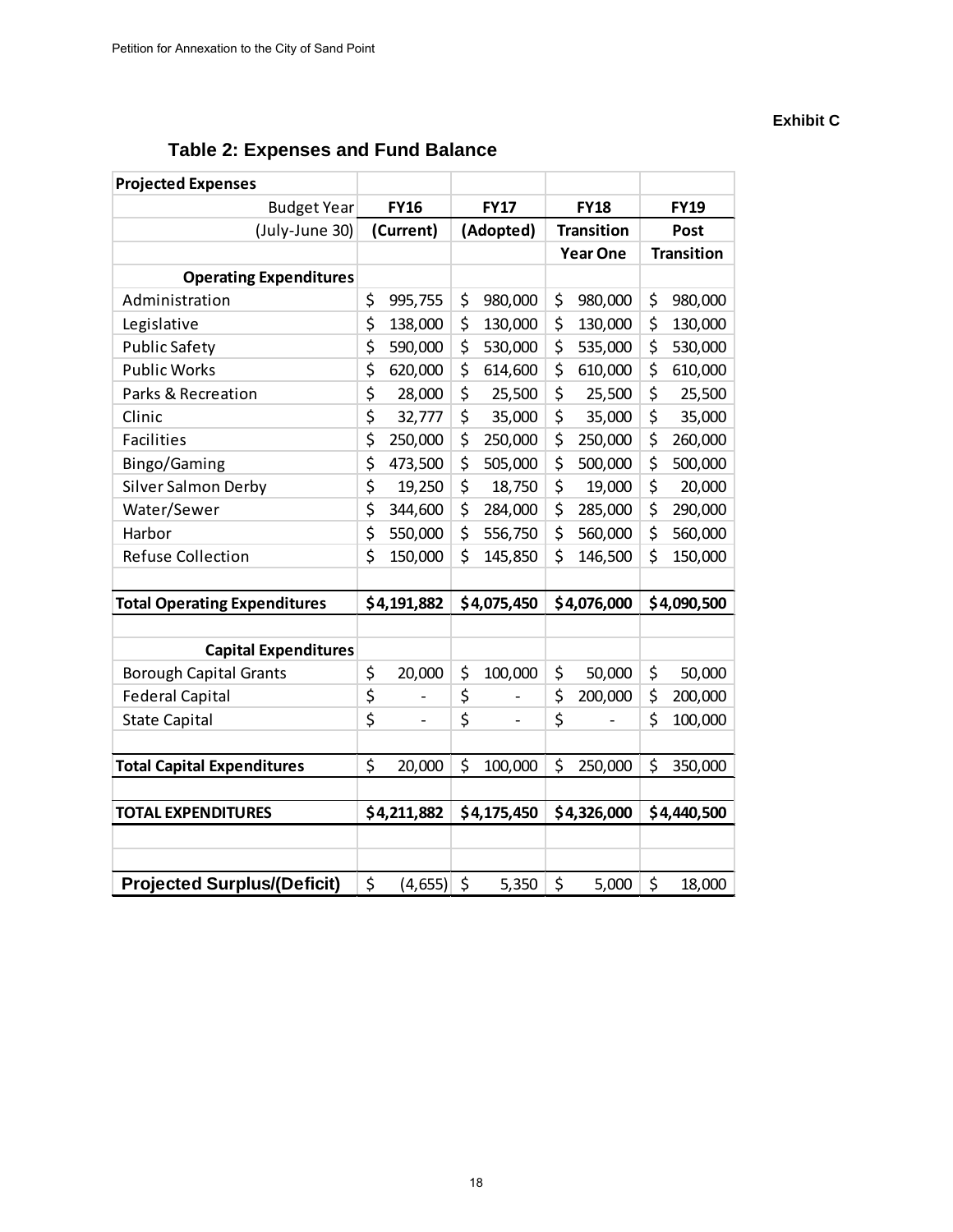#### **Exhibit D.**

#### **Transition Plan.**

- *A) As required under 3 AAC 100.900*, *does the petition include a practical transition plan*:
	- *Per 3 AAC 110.900(a), demonstrating the municipality's capacity to extend essential municipal services into the boundaries proposed for change in the shortest practical time after the proposed change would take effect?*

# $Yes \t | No \t |$

The City already provides some public services, primarily public safety, to the rest of Popof Island and surrounding waters when the need arises and the situation is reasonable. Police officers have assisted with searches up in the hills when a hunter or hiker has been lost, for instance. However, the territory within the proposed boundaries is primarily water, and again the only tangible *essential* public service the City would be expected to provide is some level of public safety, to a reasonable extent. Our firefighting watercraft has assisted with multiple incidents over the years, as far as Korovin Island. Depending on the extent of the emergency and the distance from Sand Point Harbor, however, the Coast Guard, Alaska State Troopers, or another agency would be the appropriate responder. In short, existing City staff have the capacity to fulfill expanded municipal services and projects to the proposed area.

• *Per 3 AAC 110.900(b), to assume all relevant and appropriate powers, duties, rights, and functions presently exercised by an existing borough, city, unorganized borough service area, or other appropriate entity located within the boundaries proposed for change?*

Yes Noll

The City has the capacity to assume the relevant powers and duties of appropriate public service in the proposed area. There are currently no residents nor public services available in this territory and that is unlikely to change in the event of annexation.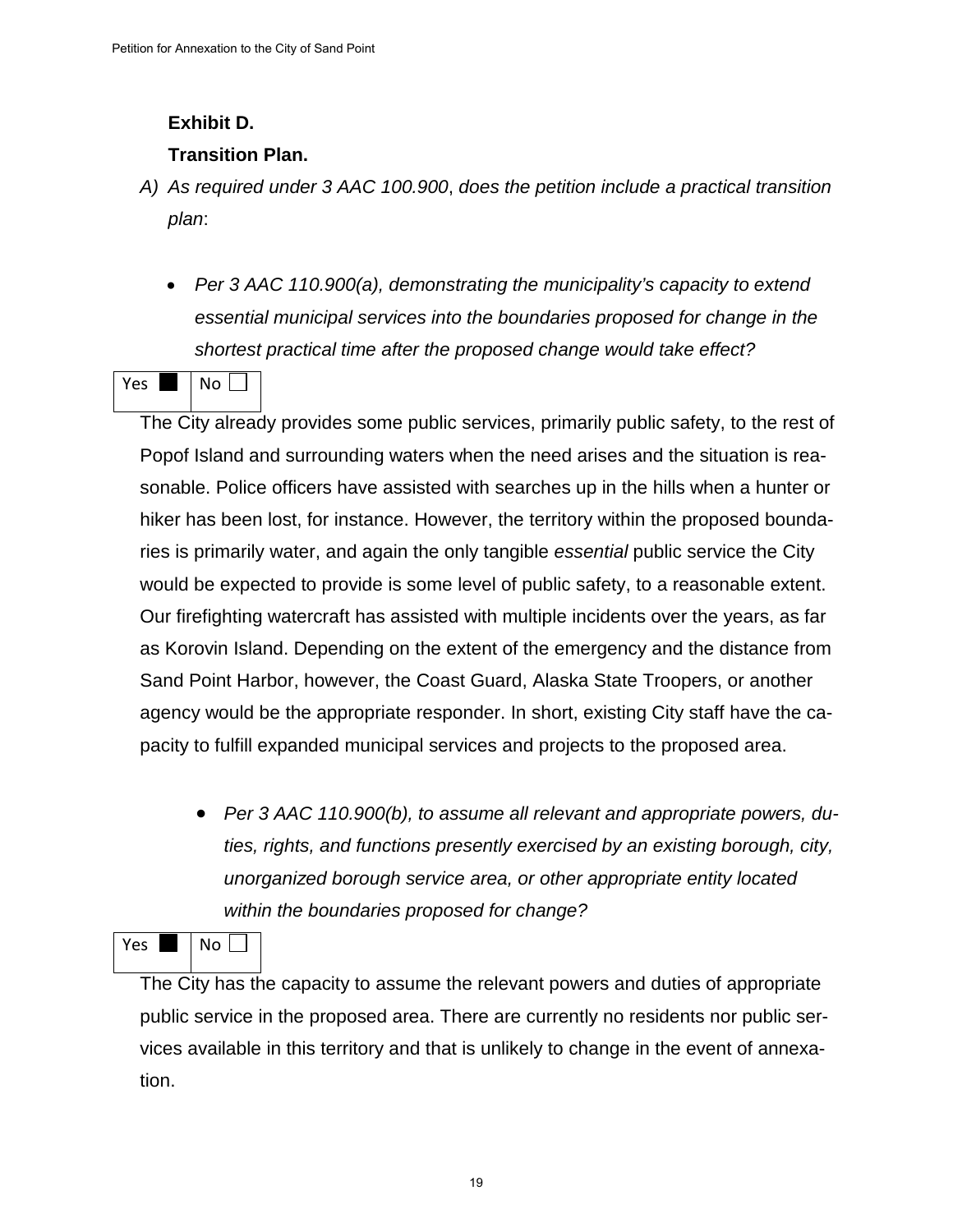• *Per 3 AAC 110.900(c), to transfer and integrate all relevant and appropriate assets and liabilities of an existing borough, city, unorganized borough service area, and other entities located within the boundaries proposed for change?*

| ρc | งก |
|----|----|
|    |    |

 There are little to no existing assets and liabilities that the City will need to transfer and integrate into our current public services portfolio.

> • *Per 3 AAC 110.900(c), that specifically addresses procedures ensuring that the transfer and integration of assets and liabilities occurs without loss of asset value or credit reputation, or a reduced bond rating for liabilities?*

Yes Noll

See the previous response regarding the lack of assets and liabilities that the City would need to incorporate.

*B) Per 3 AAC 110.900(b) and (c), is the plan designed to affect an orderly, efficient, and economical transfer within the shortest practicable time (not exceeding two years) after the proposed change would take effect?* 

Yes  $\blacksquare$   $\blacksquare$  No  $\Box$ 

The transition should not take more than six months. The main entity to work out the transfer with is the Shumagin Corporation, due to their land ownership rights. The City and the Corporation have a good working history so we anticipate minimal issues with the transition.

*C) Per 3 AAC 110.900(b) and (c), was the plan prepared in consultation with officials of each existing borough, city, and unorganized borough service area?* 

 $Yes \blacksquare \blacksquare$  No  $\square$ 

Yes, in addition to the Village Corporation and Regional Corporation.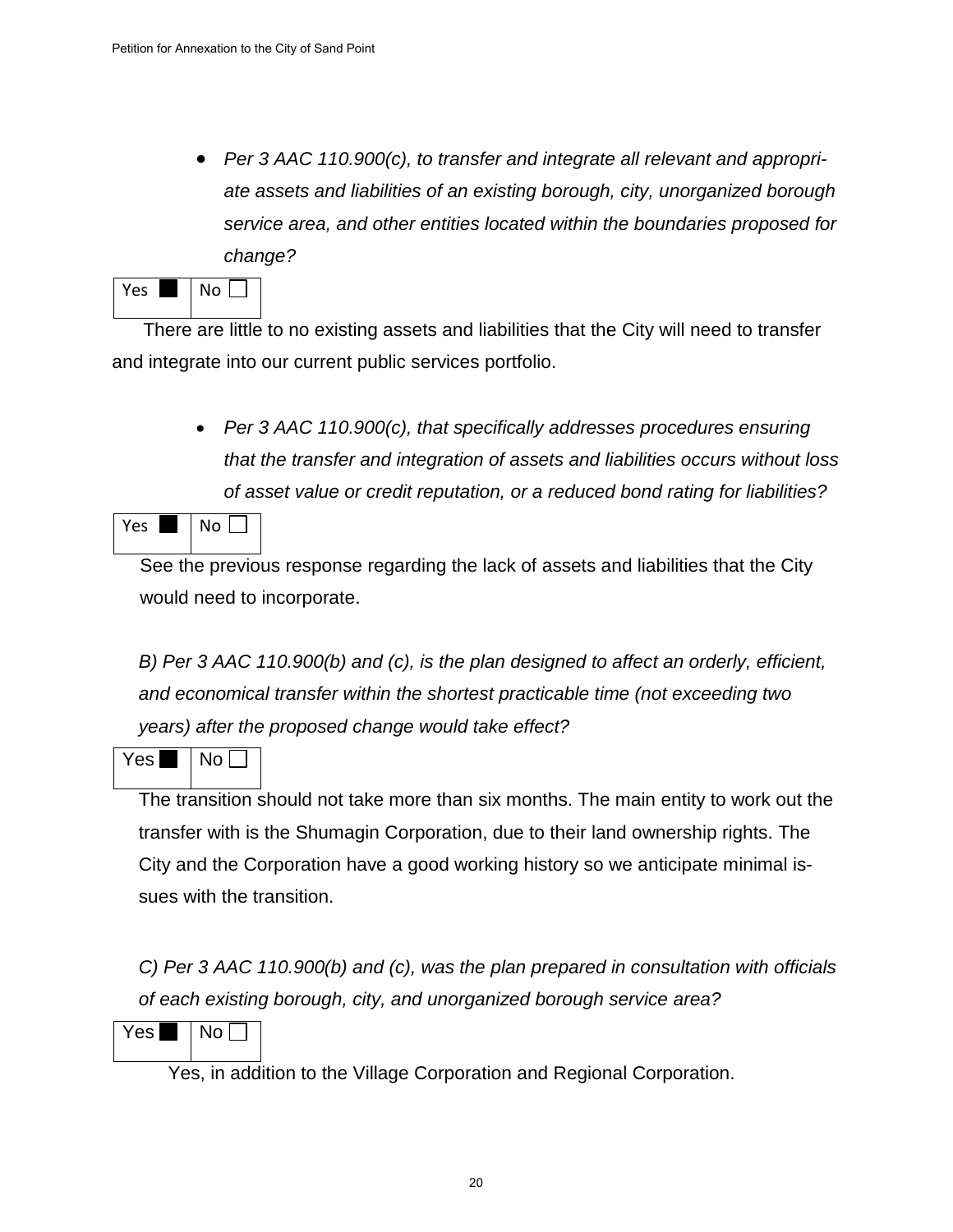• *Per 3 AAC 110.900(e), does the plan state the names and titles of all those officials who were consulted by the petitioner, and the consultation subjects and dates?* 



| Officials consulted for the transition plan |                               |                       |                       |  |
|---------------------------------------------|-------------------------------|-----------------------|-----------------------|--|
| <b>Name</b>                                 | <b>Title and organization</b> | Date(s) consulted     | Subject(s) discussed  |  |
| <b>Stanley Mack</b>                         | Mayor, Aleutians East Bor.    | Feb. 9, 2016          | Overview              |  |
| <b>Rick Gifford</b>                         | Administrator, AEB            | Feb. 5, 2016          | Overview              |  |
| Board members                               | Shumagin Corp.                | January 30, 2016      | Potential land issues |  |
| Dick Jacobsen                               | Chairman, The Aleut Corp.     | January 27, 2016      | Potential land issues |  |
| Amy Foster                                  | Board member, Unga Corp.      | Jan. 12; Feb. 8, 2016 | Potential land issues |  |

• *Per 3 AAC 110.900(f), was the prospective petitioner unable to consult with those officials because they chose not to consult with the petitioner, or were unavailable during reasonable times to consult?* 

Yes  $\Box$   $\Box$  No  $\Box$ 

There were no issues consulting with requested officials.

• *If yes, the petitioner may request that the commission waive the consultation requirement. If so, the Petitioner must document all attempts it made to consult with those officials. Is the petitioner submitting such a request, and is it documenting all its attempts to consult with those officials?*

| - 5 | т |
|-----|---|
|     |   |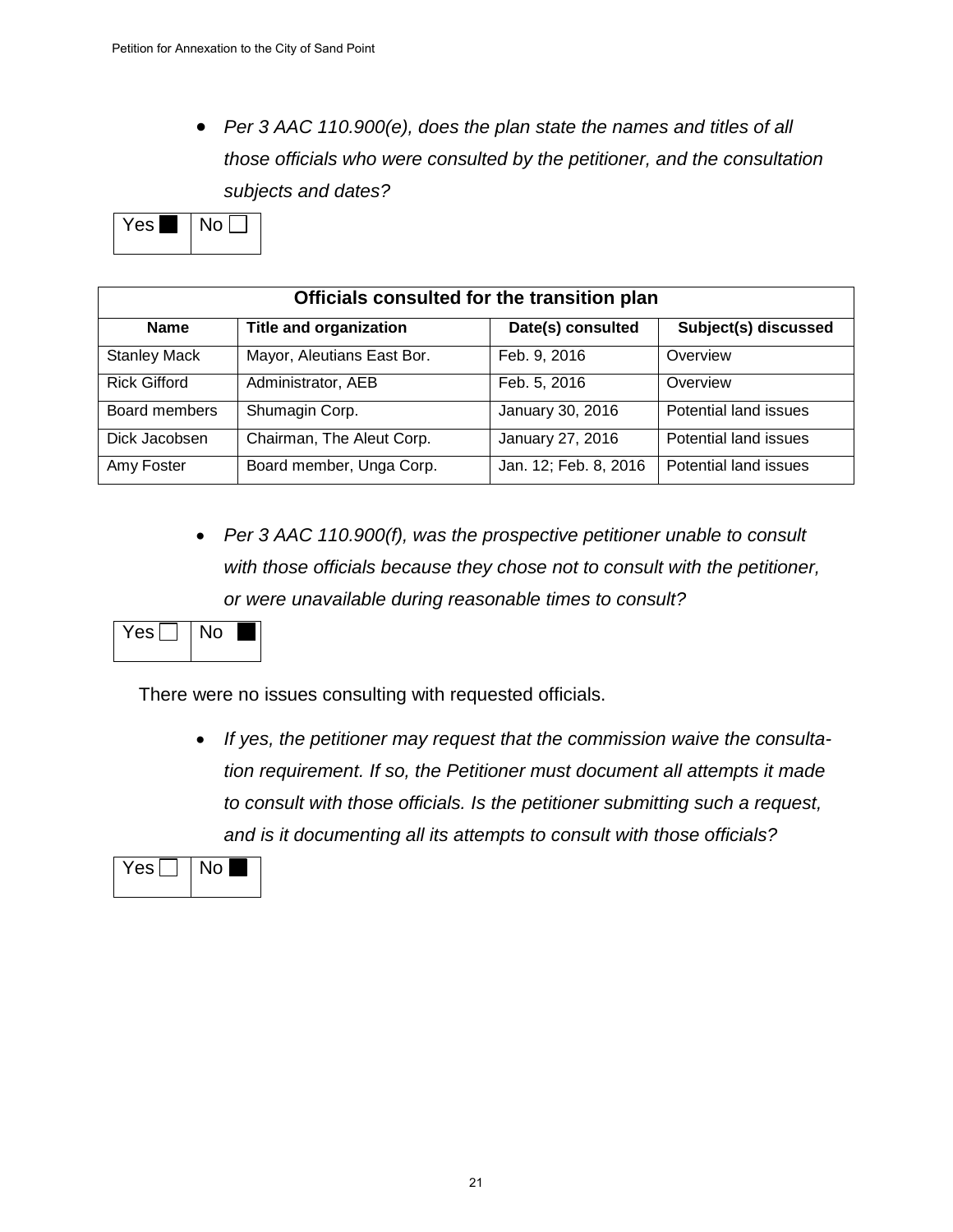# **Exhibit E. Supporting Brief**

This supporting brief provides a detailed explanation of how the proposed annexation serves the best interests of the state, and satisfies each relevant constitutional, statutory, and regulatory standard. In preparing the brief, the Petitioners should examine the language of the standards themselves – the below merely summarizes the standards.

If a requirement does not apply, simply state "not relevant." If the Petitioner has already addressed a requirement, simply state where it was addressed. Please be aware that the regulations often repeat the statutes, but sometimes have subtle differences or additional criteria. To avoid repetition, it suffices to explain how the petition meets the regulations, and refer to that explanation when addressing the statutes, *as long as everything stated in the statute is covered by the regulation*.

Further, many standards list factors that the commission *may* consider. The word "may" indicates that it is optional for the commission to consider those factors. The LBC is not required to consider them, nor is it limited to those factors. Instead, they are guidelines for the LBC to use in evaluating the overall standard. Thus, the Petitioner is not required to address every single "may" factor. The brief should answer the following questions:

*A. Per 3 AAC 110.090(a), does the territory proposed for annexation exhibit a reasonable need for city government?* 

 $Yes \t | No \t |$ 

The reasons for the proposed boundary change include anticipated health and safety concerns and anticipated economic development. As noted elsewhere in this petition, if an accident or emergency were to happen in the proposed territory, the City's Public Safety Department- including police, fire and emergency services- would be the first responders *as things currently stand*. Annexation will among other things ensure that our personnel and equipment (such as the firefighting watercraft) are being employed within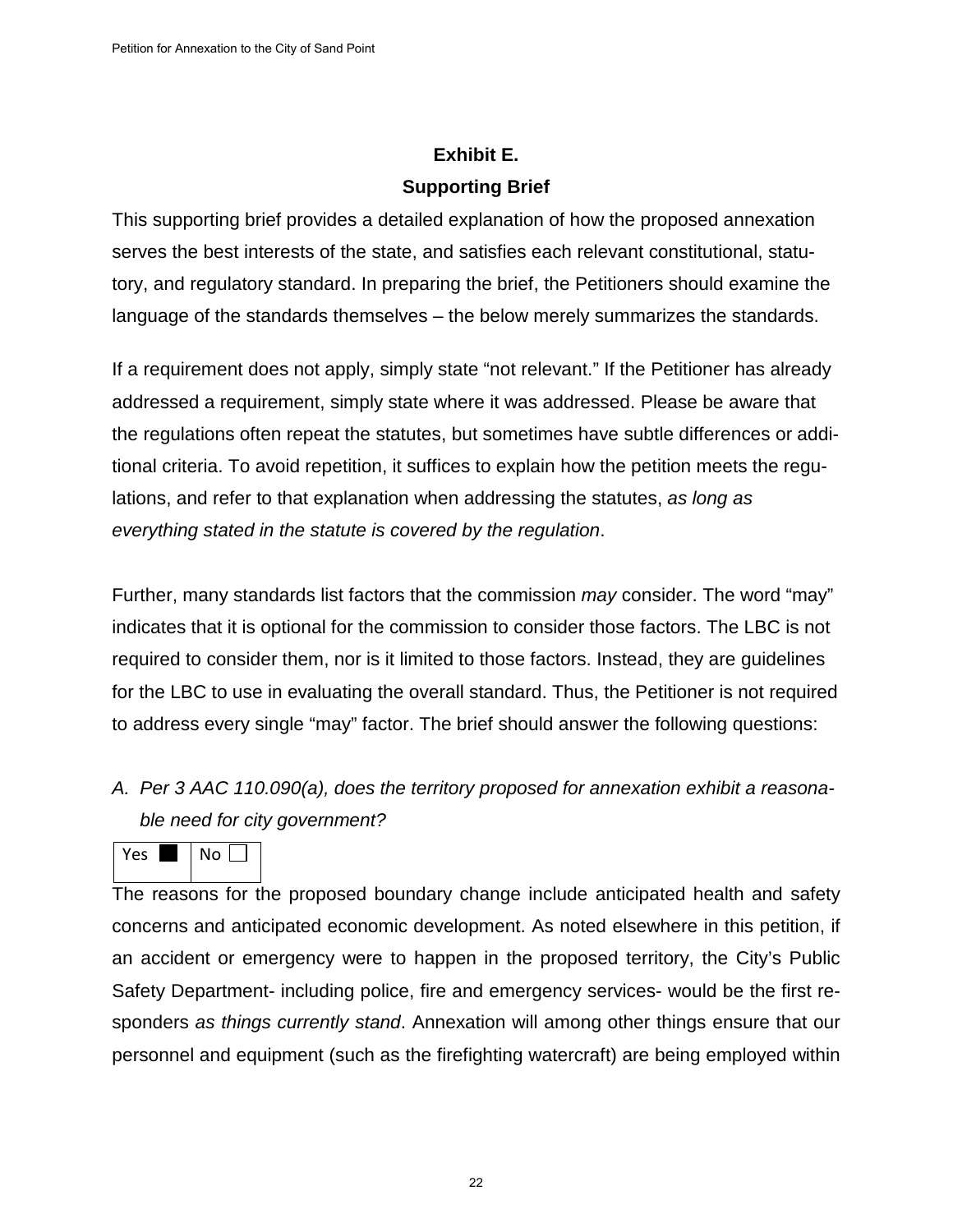the City's boundaries. Responses outside of the City deprive Sand Point residents of services that otherwise would be required when an emergency occurs in our current boundaries, but are redirected elsewhere. The City pays for insurance, fuel, training, maintenance, and other operating expenses in order to keep the *Rainmaker* and our crews emergency-ready at all times.

The annexation would also grant the City the power to tax on the fishing grounds where many Sand Point fishermen harvest product. These fishermen rely on the services provided by the City- and are already paying a fish tax to the Borough and perhaps another municipality subject to delivery- and granting Sand Point the taxing authority in this territory will help our tax base and broaden the City's ability to provide services in these times of shrinking budgets. The direct benefit of new taxing authority would be Sand Point residents and the fishermen who depend on the services our City provides with the harbors, dock, emergency response, health clinic, landfill, etc.

- *B. In accordance with 3 AAC 110.090(b), can essential municipal services [determined under 3 AAC 110.970] be provided more efficiently and more effectively by the city than by:* 
	- *another existing city;*

Yes  $\blacksquare$  | No  $\blacksquare$ 

Sand Point is the only City within the proposed territory.

• *or by an organized borough, on an areawide or non-areawide basis,*

| oc | o |  |
|----|---|--|
|    |   |  |

The City of Sand Point is the only service provider in the territory.

The Aleutians East Borough provides no services in the territory proposed for annexation.

• *or through an existing borough service area established in accordance with art. X, sec. 5 of Alaska's constitution*?

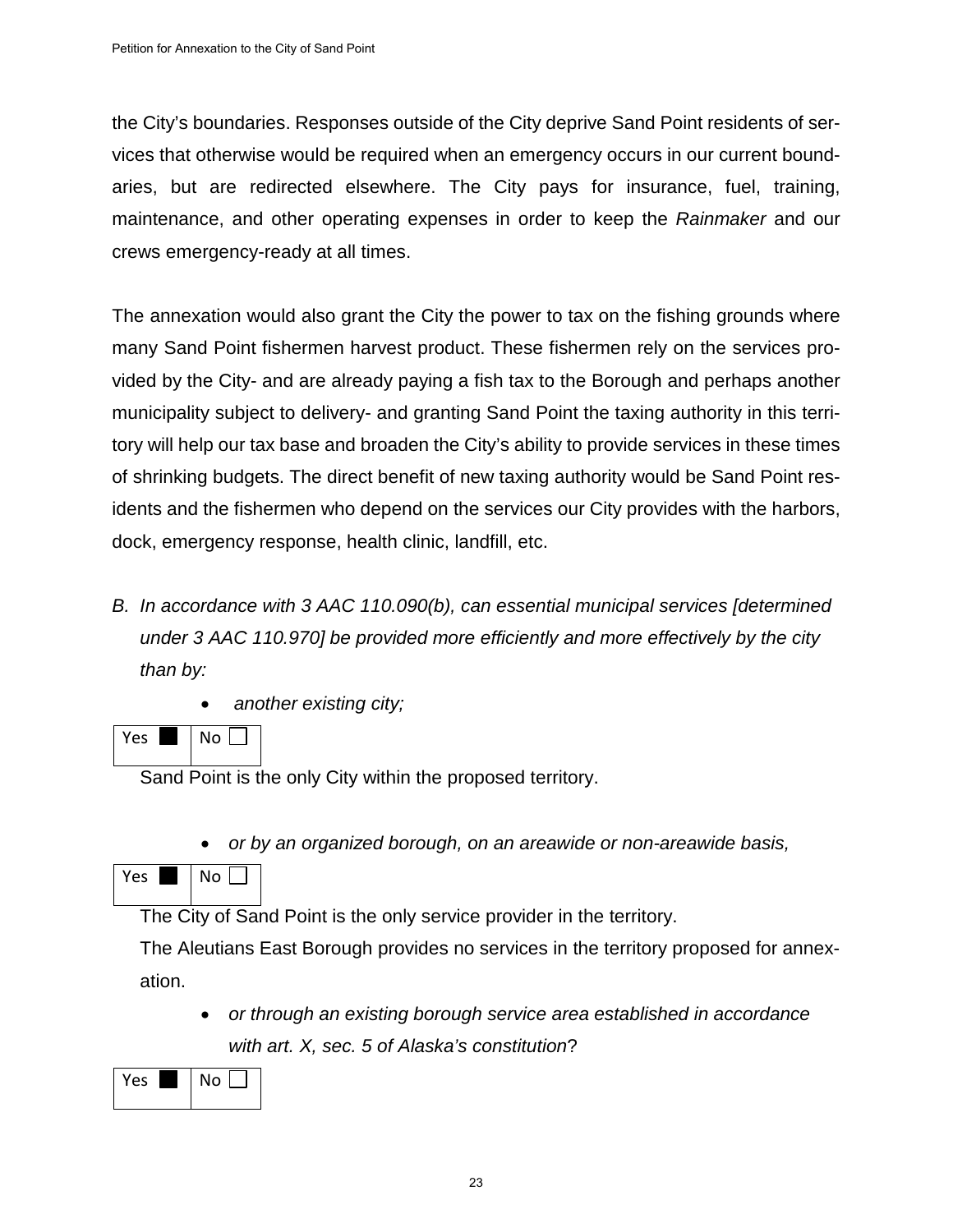The City of Sand Point is the only service provider in the territory.

*C. Per 3 AAC 110.100, is the territory compatible in character with the city?* 

Yes  $\blacksquare$  No  $\blacksquare$ 

Current Sand Point residents explore the entire Popof Island, commercial and subsistence fish in the surrounding waters, and travel to Unga Island for a variety of reasons. Many residents of the former villages of Unga and Squaw Harbor (both located on Unga Island's east coast) relocated to Sand Point. Families from the former village on Korovin Island migrated to Sand Point decades ago. The Unga Tribe and Unga Corporation both have their home offices in Sand Point.

- *D. Per 3 AAC 110.110, does the economy within the proposed expanded boundaries of the city include the human and financial resources necessary to provide essential city services [see 3 AAC 110.970 below] on an efficient, cost-effective level?*
- Yes Noll

The entire post-annexation city would have a sufficient economy to provide essential municipal services. Anticipated city functions and services in the new territory proposed for annexation would be minimal. Thus, there would be few new city expenses involved. In terms of resource development, the proposed territory contains fish stocks and some mining potential, potentially adding value to the entire post-annexation territory. Annexation should have a positive income effect for the City's operating budget, as revenues from new fish tax income exceed any anticipated expenditures in the proposed territory.

*E. Per 3 AAC 110.120, is the population within the proposed territory sufficiently large and stable to support extending city government?* 

 $Yes$   $||$   $|$   $No$   $|$ 

Thee population in the entire proposed post-annexation territory is large and stable enough to support extending city government. Squaw Harbor (on Unga Island) may have a few residents but it is not located within the territory proposed for annexation.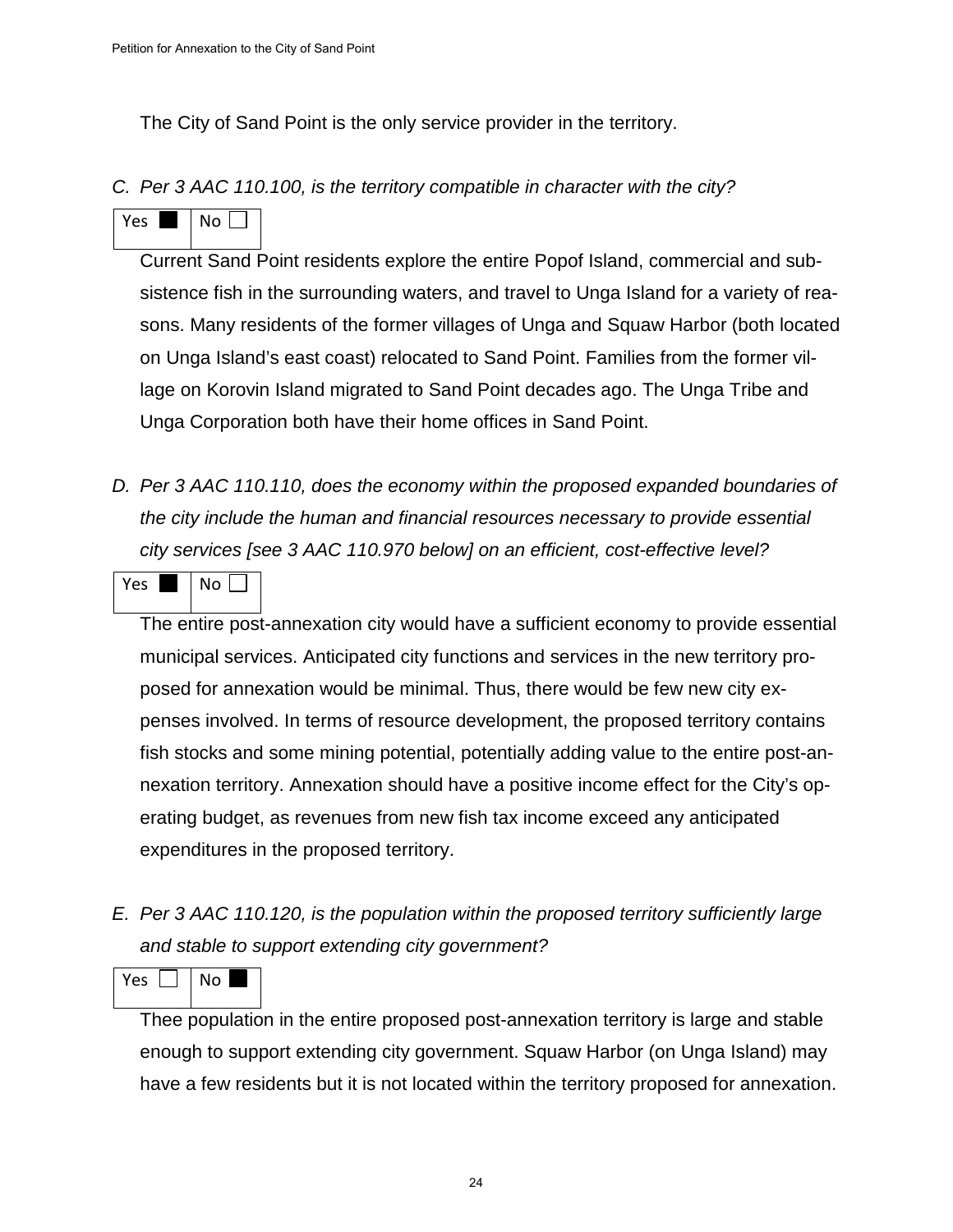Two persons claim to be residents of Pirate Cove, a tiny enclave and former fishing station located on the Northeast corner of Popof Island. City Administrator Varner, the preparer of this petition, has not received confirmation on whether these persons are permanent residents of the Cove.

*F. Per 3 AAC 110.130(a), do the proposed expanded boundaries of the city include all land and water necessary to provide for the development of essential municipal services on an efficient, cost-effective level?* 



The proposed expanded boundaries contain more than enough land and water to provide for the development of essential municipal services. Popof Island contains a viable and plentiful water source in the Humboldt Reservoir, and there is ample room for development in the School Loop Road district of town and along Sand Point Road.

*G. Per 3 AAC 110.130(b), is the territory contiguous to the city?* 



The territory is adjacent to the current City boundaries.

*H. Per 3 AAC 110.130(b), would annexing the territory create enclaves in the city?* 



The territory is adjacent to the current City boundaries and would create one contiguous "block" of area with equal services, taxation, and representation across the entire territory.

I. *Per 3 AAC 110.130(c)(1), will the proposed expanded city promote the limitation of* 

*community?*

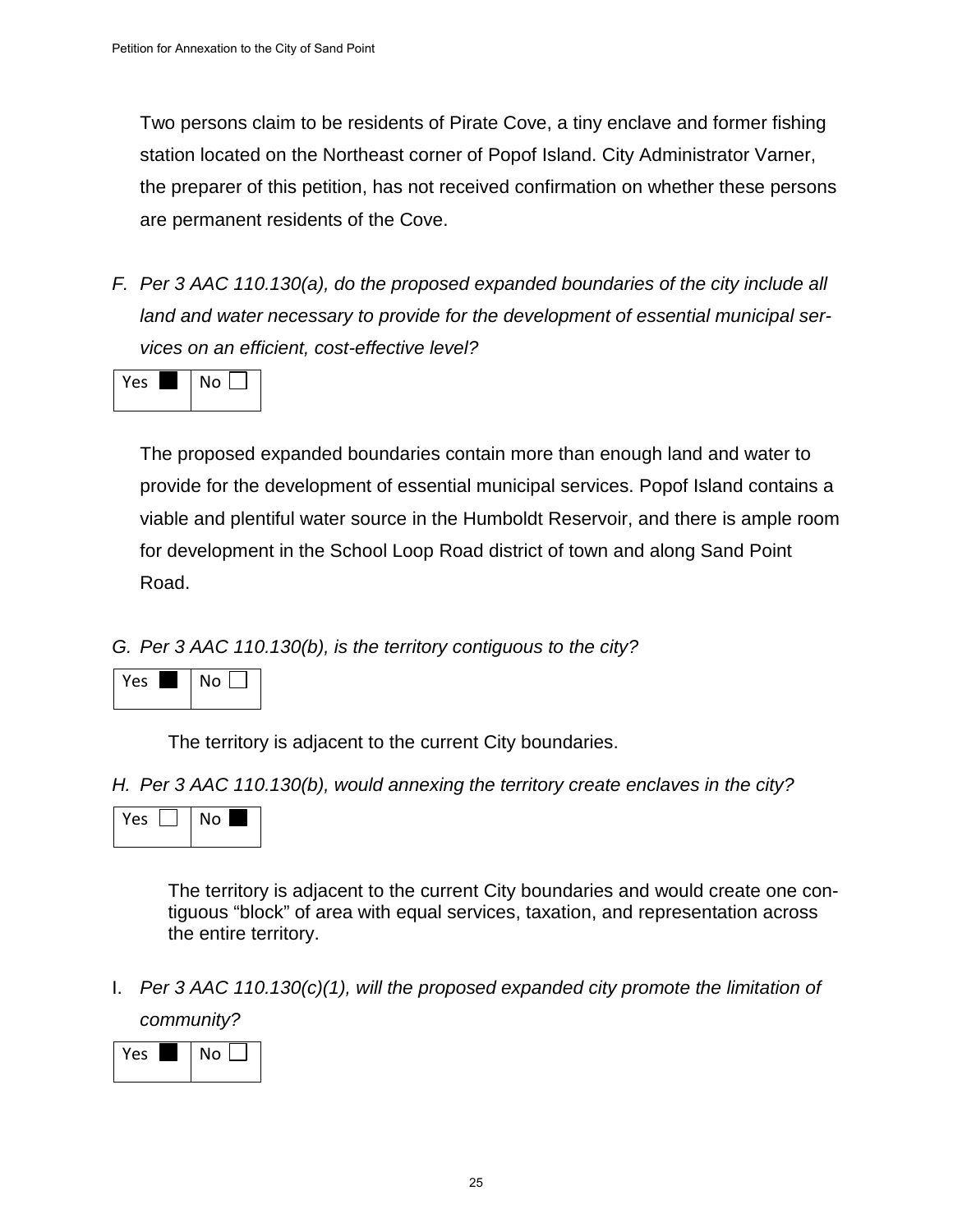The City has been careful not to propose more expanded territory than necessary in order to provide public services and public safety needs, and to assist our growth and development efforts in the future. The proposed city boundaries are on a scale suitable for city government as the community envisions its future development patterns.

Additionally, the population density of the proposed post-annexation city (274 sq mi / 951 people = **3.47/sq mi**) would be far higher than a smaller community such as Yakutat (9,463 sq mi / 662 people = **0.07/sq mi**) or St. Paul (295 sq mi / 479 people = **1.6/sq mi**).

J. *Per 3 AAC 110.130(c)(2), do the proposed expanded boundaries include entire geographical regions or large unpopulated areas?*



The City of Sand Point is proposing to annex a large and unpopulated geographical area (including water). This petition addresses the suitability for city government and reasons for the annexation elsewhere in the following Standards:

*Need:* To broaden our tax base and plan for future growth and development in those areas. Additionally, to address safety concerns in the territory.

*Character:* Sand Point community members already use the territory for a variety of activities, and as previously mentioned there are cultural and subsistence bonds, in addition to commercial ties, between residents and the proposed territory. The City landfill currently resides in the territory proposed for annexation.

*Resources:* Annexation will bring in additional income to the City, while producing minimal new expenses. The economic base (fish, minerals) of the City territory will expand with annexation.

*Population:* Sand Point's population is large enough to support extending city government, particularly with a healthy school population, historically stable population patterns, and a steady seasonal population influx during high commercial fishing activity.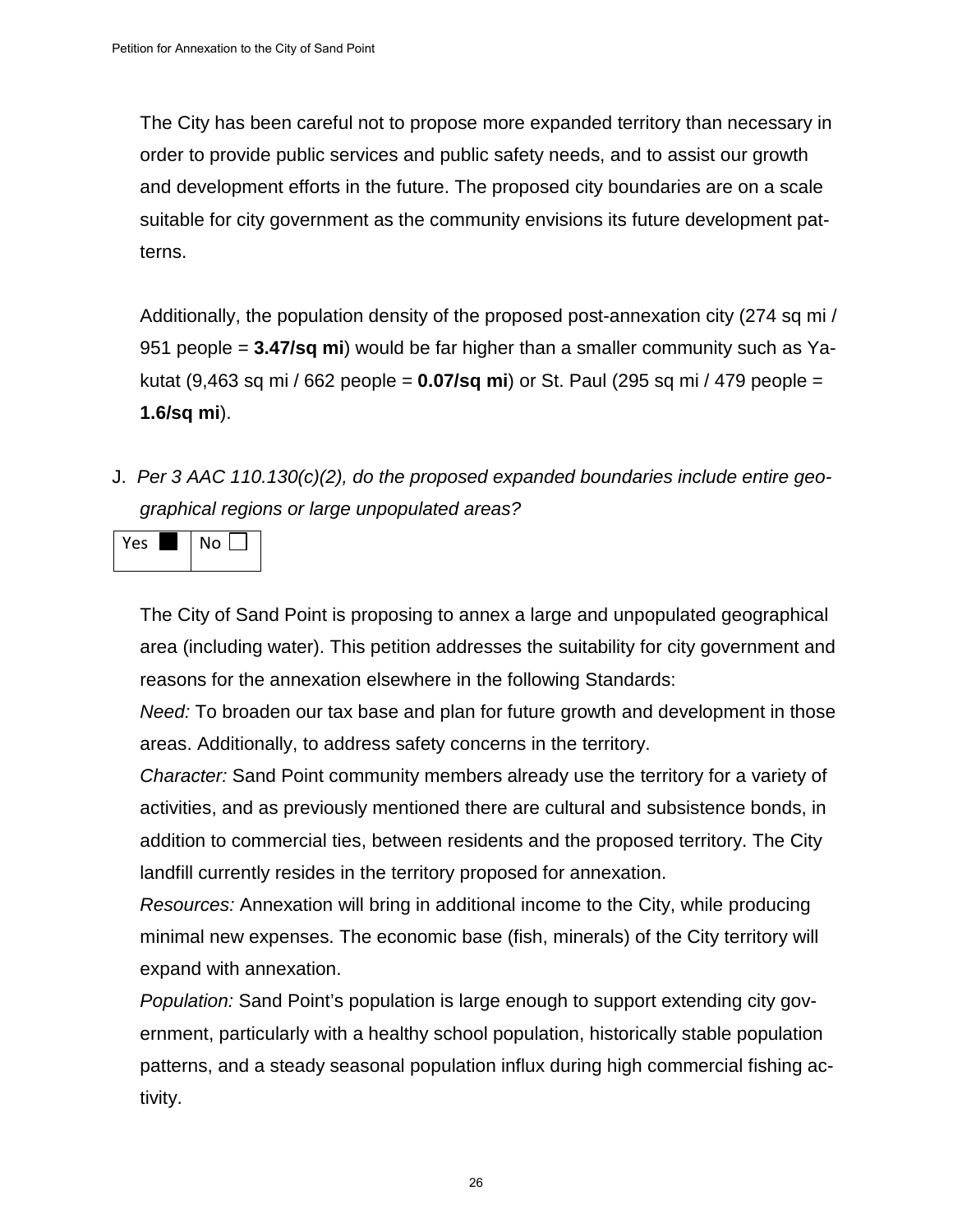*Boundaries:* The proposed boundaries are contiguous and contain all the land and water necessary to provide development of municipal services.

*Best interests of the state:* As evidenced below in Part "M", the annexation will promote maximum local self-government and more local resources that may be necessary when State program funding sources deteriorate.

*K. Per 3 AAC 110.130(d), will the expanded city boundaries overlap the boundaries of an existing organized borough?*



The City and proposed territory are already within the Aleutians East Borough and annexation will not change that.

*L. Per 3 AAC 110.130(d), will the expanded city boundaries overlap an existing city's boundaries?*

| Υρς | ٧о |
|-----|----|
|-----|----|

New boundaries will have no effect on any other existing city within the Borough.

*M. Per 3 AAC 110.135, is annexation to the city in the best interests of the state under AS 29.06.040(a)?* 



Annexation will promote maximum local self-government by giving the City the power to tax and provide services over the entirety of Popof Island and the nearby shores and waters of the island. It will also strengthen cultural ties between the community and the historical Aleut town of Unga Village and fishing cannery outpost Squaw Harbor.\*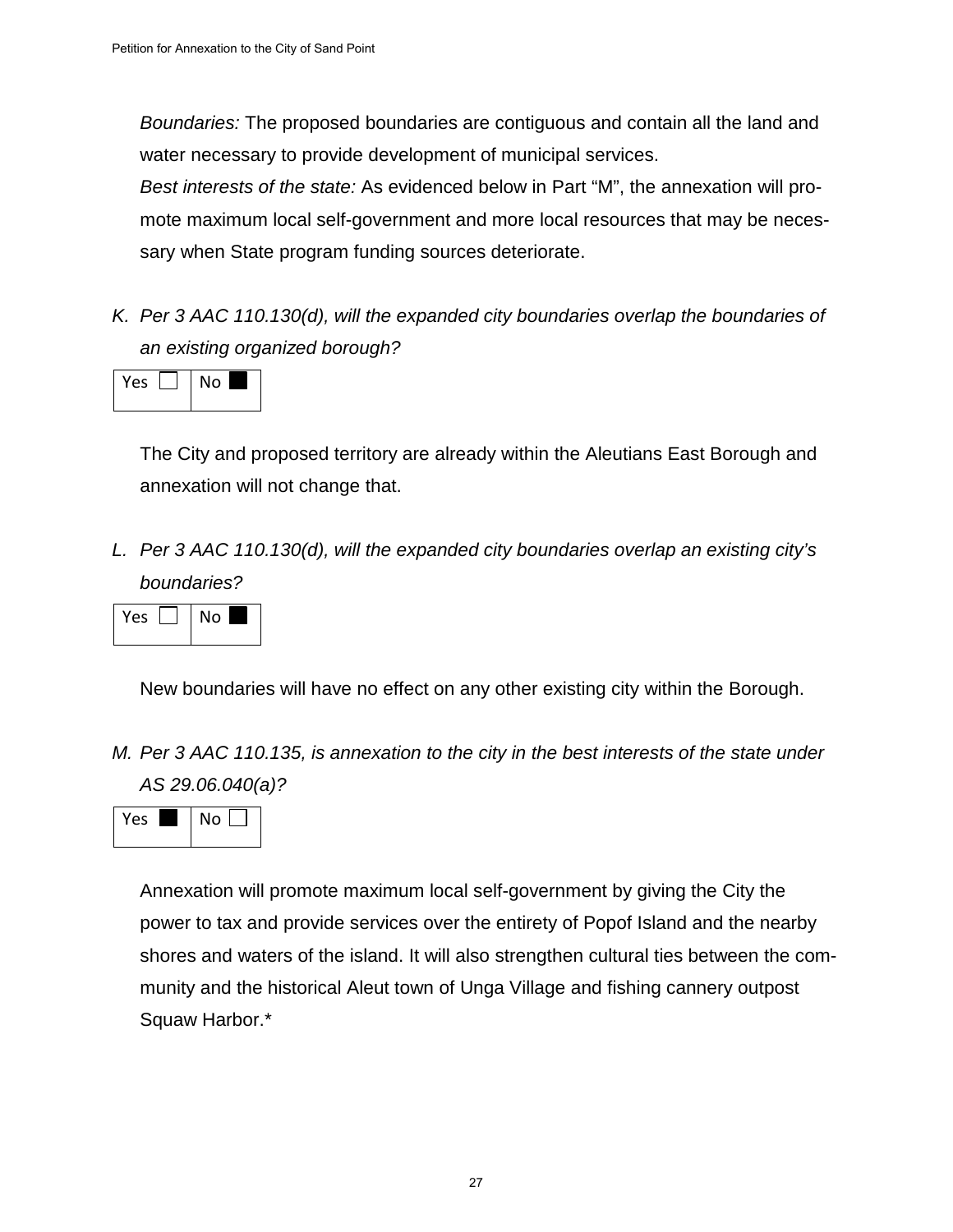Approval of this annexation petition will require NO new resources from the State. In fact, allowing the City of Sand Point to expand its tax base and create new revenue sources will remove some burden from the State of Alaska if the Legislature ultimately decides to contract current municipal funding support from future State budgets (i.e. Community Revenue Sharing, Power Cost Equalization). Sand Point, like many communities in Alaska, also struggles with the crippling public health issues of drug and alcohol abuse. Responding to disputes and resulting casework requires many man-hours and resources from our public safety department, and our two-cell jail can be crammed for weeks at a time. The City has never received Community Jail funding from the State for this liability, and given the current budget climate we do not expect future assistance from the Alaska Departments of Corrections, Law, or Public Safety to help our community combat substance abuse problems. These serious issues require both funding and community support, and any new tax dollars can help supplement our efforts in addressing this severe problem.

*\* This annexation proposal does NOT seek to incorporate Unga Village nor Squaw Harbor into the City's boundaries. Both of those villages are on Unga Island, and this petition only seeks to incorporate the water and water's edge leading up to the east side of Unga, not the land itself.*

*N. Per 3 AAC 110.140, may the territory be annexed to a city by legislative review because at least one of the circumstances of 3 AAC 110.140(1) through (9) exists?* 



Legislative review is necessary for two reasons:

- Annexation of the territory will create maximum local self-government because local government needs (public safety, road maintenance, refuse, others) cannot be met by the Aleutians East Borough.
- Additionally, in promoting a minimum number of local government units, annexing the territory only signifies enlarging the City boundaries, rather than promoting the incorporation of a new city.

28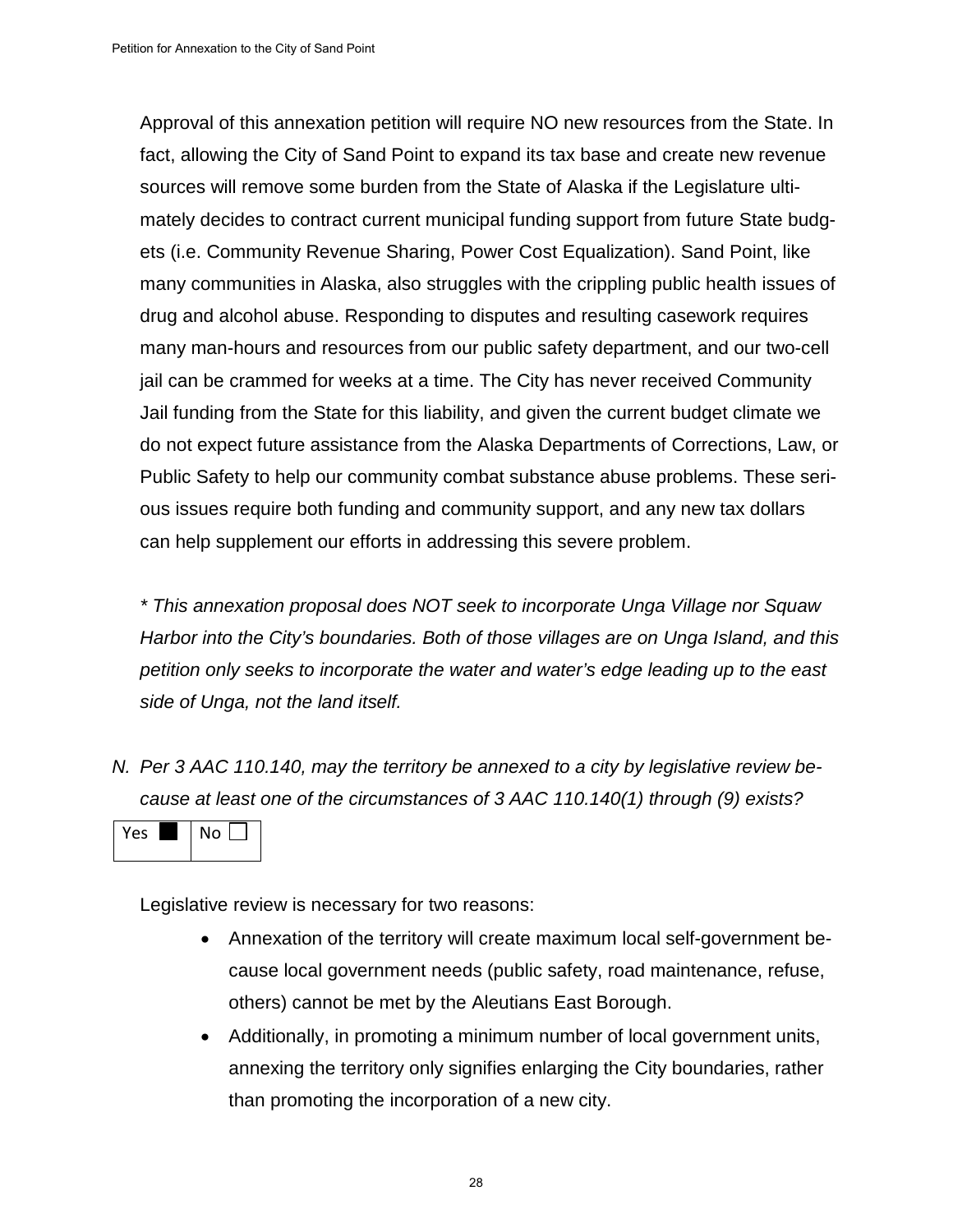*O. Per 3 AAC 110.910, does the proposed annexation deny any person the enjoyment of any civil or political right, including voting rights, because of race, color, creed, sex, or national origin?* 



Annexation will have no effect on any person's civil or political rights.

*P. Per 3 AAC 110.970(c), are there essential municipal services consisting of those mandatory and discretionary powers and facilities that:*

*(1) Are reasonably necessary to the community;*

Yes  $\blacksquare$  No  $\blacksquare$ 

Public safety and emergency response services will extend as far into the new boundaries as is practically feasible. As detailed in previous sections, some responses have already occurred at or near the edge of the proposed borders.

*(2) Promote maximum, local self-government; and*

Yes  $\blacksquare$  No  $\blacksquare$ 

Approval of this petition will promote maximum local self-government through broadening the City's tax base and providing additional taxation authority.

*(3) Cannot be provided more efficiently and more effectively by creating or modifying some other political subdivision of the state.*

Yes  $\Box$  | No |

The City of Sand Point is the only political subdivision that can sensibly provide basic municipal services in this part of the state.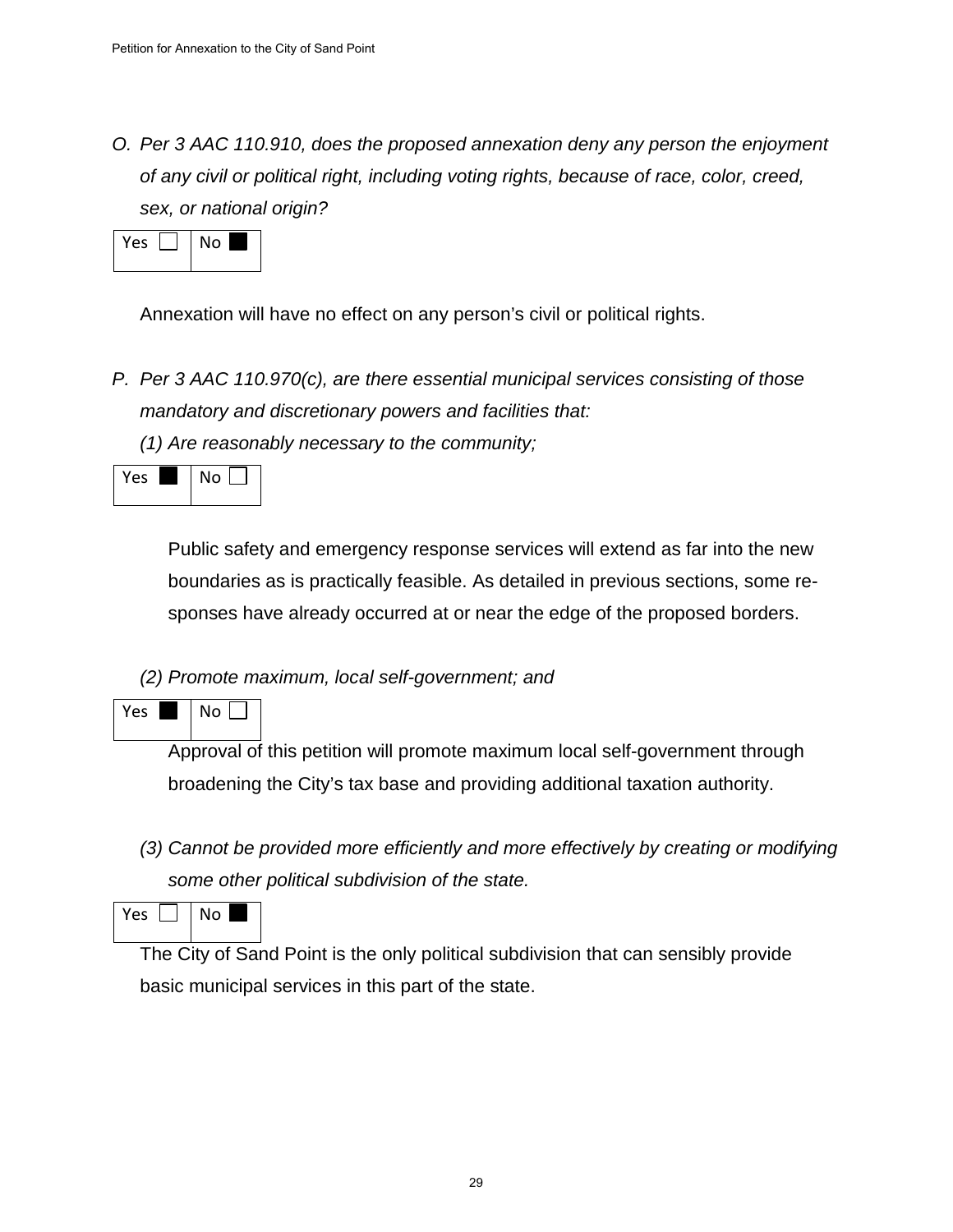- *Q. Per 3 AAC 110.981(8), does the proposed annexation promote maximum self-government by extending local government to a territory or population of the organized borough where local government needs cannot be met by the borough:* 
	- *on an areawide or nonareawide basis;*



The Aleutians East Borough only provides education services in Sand Point and other communities. Annexation will not change that; therefore, all other local government needs cannot be met by the Borough.

• *by annexation to an existing city;* 



Annexation will allow the City of Sand Point to implement and collect taxes in order to promote maximum self-government and provide enhanced services.

• *or through an existing borough service area?* 



As stated above, annexation will not change the type or level of services already provided by the Borough.

*R. Per 3 AAC 110.982(7), does the proposed annexation promote a minimum number of local government units by enlarging the boundaries of an existing city, rather than promoting the incorporating a new city, or creating a new borough service area?* 



This annexation proposal is purely an attempt to enlarge the boundaries of the City of Sand Point, thereby maintaining the City as the only local government unit.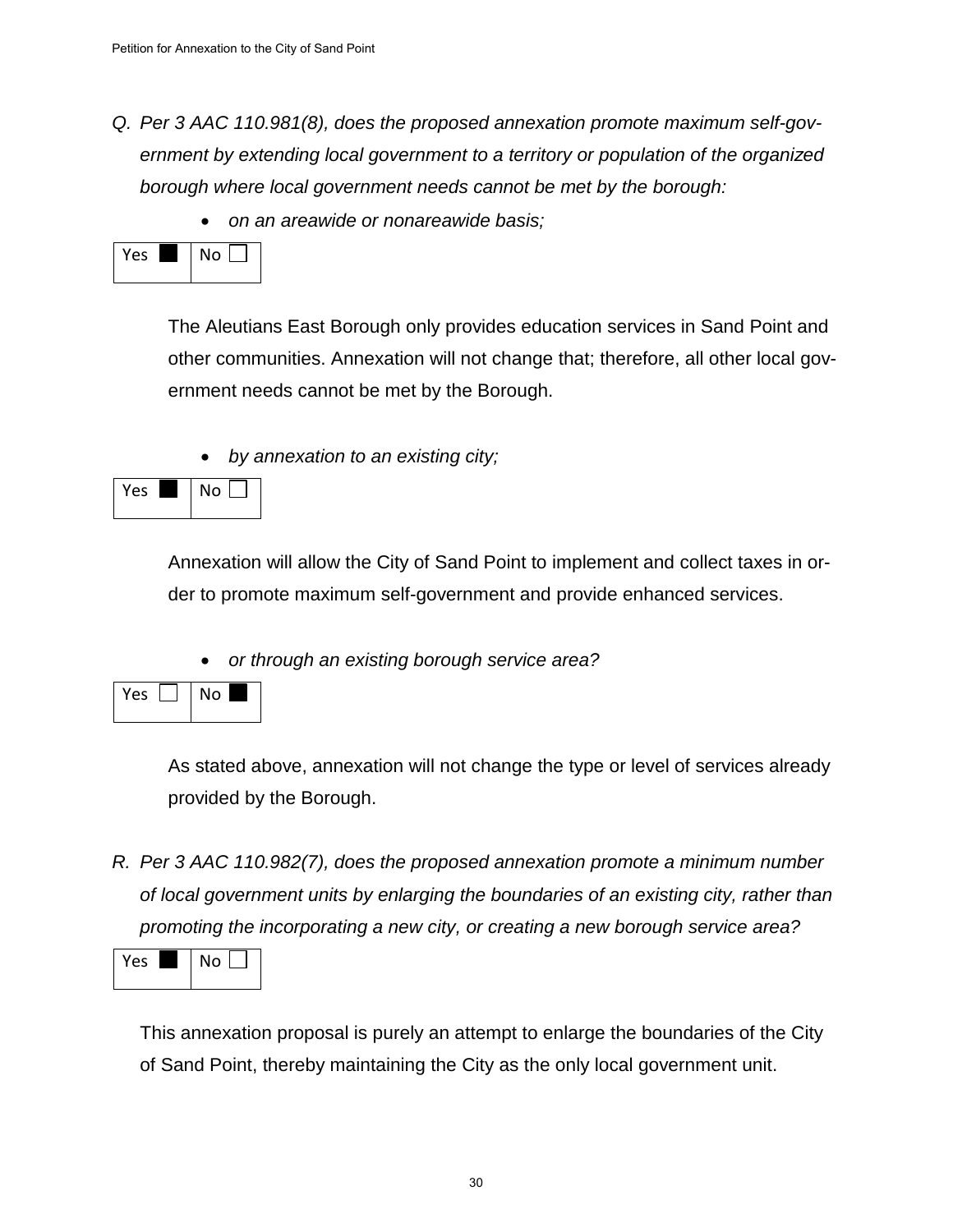#### **Exhibit F.**

## **Documentation Demonstrating that the Petitioner is Authorized to File the Petition Under 3 AAC 110.410.**

Briefly state why and how 3 AAC 110.410 authorizes the petitioner to file the petition.

Next, insert the resolution passed by the city council authorizing filing of the Petition here.

Sand Point is a first-class city under Title 29 and a political subdivision of the State; therefore, 3 ACC 110.410 authorizes the City to file this petition.

**Resolution 16-02** of the Sand Point City Council below authorizes the filing of this petition.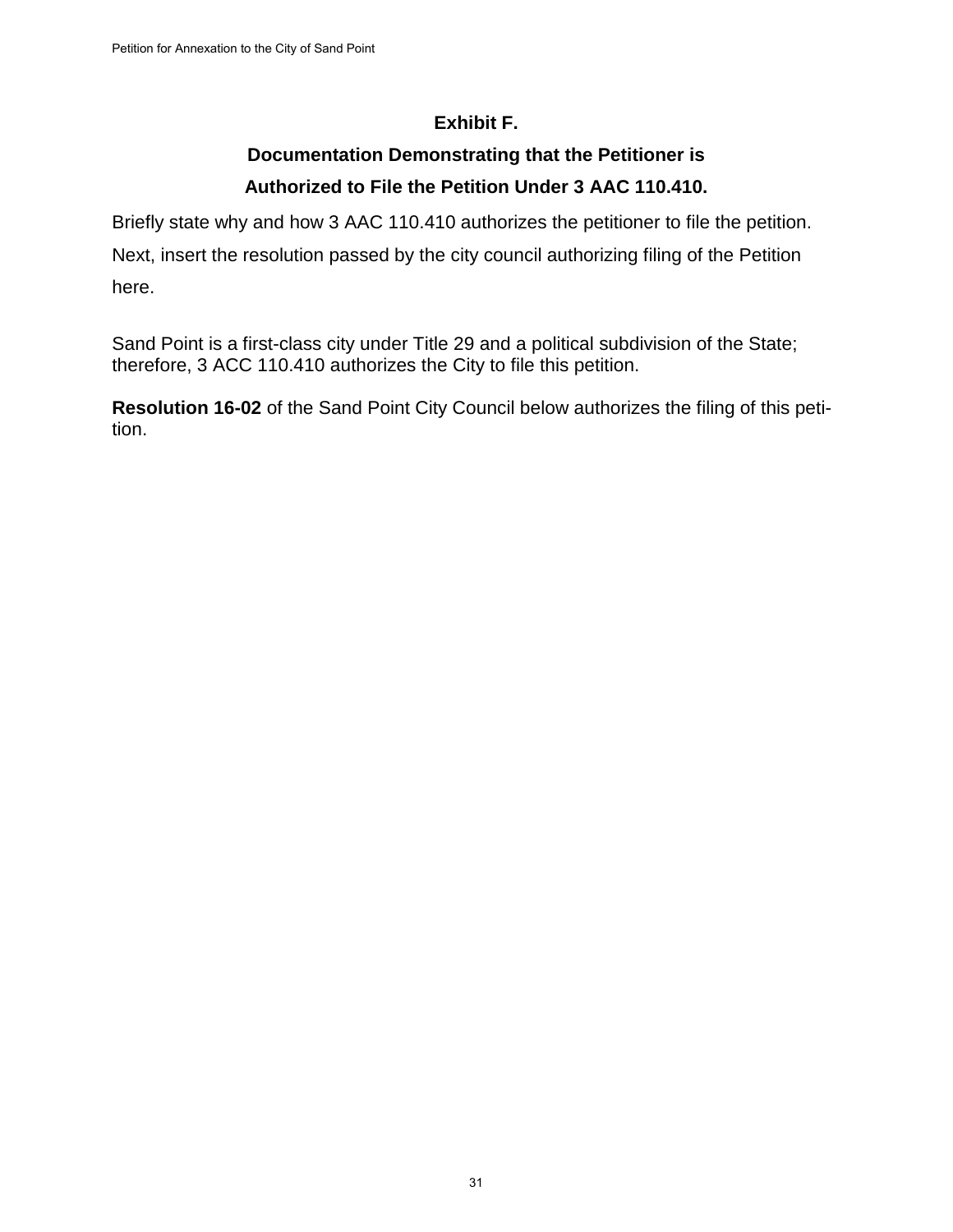#### **EXHIBIT G.**

# **Affidavit of Petitioner's Complying with the Requirements of 3 AAC 110.425(e) (Which Requires the Petitioner to Hold a Hearing Before Submitting a Legislative Review Annexation Petition).**

STATE OF ALASKA ) ss. THIRD JUDICIAL DISTRICT )

I, Andrew James Varner, representative of the Petitioner seeking annexation, being sworn, state that the following:

To the best of my knowledge, information, and belief, formed after reasonable inquiry,

that the petitioner provided all of the public notice, provided the public service an-

nouncement, and met all other obligations required by 3 AAC 110.425.

 \_\_\_\_\_\_\_\_\_\_\_\_\_\_\_\_\_\_\_\_\_\_\_\_\_\_\_\_\_\_\_\_\_\_\_\_\_\_\_\_\_\_\_\_\_ Petitioner's Representative

SUBSCRIBED AND SWORN TO before me on April 13, 2016.

[notary seal]

Notary public in and for Alaska

My commission expires: \_\_\_\_\_\_\_\_\_\_\_\_\_\_\_\_\_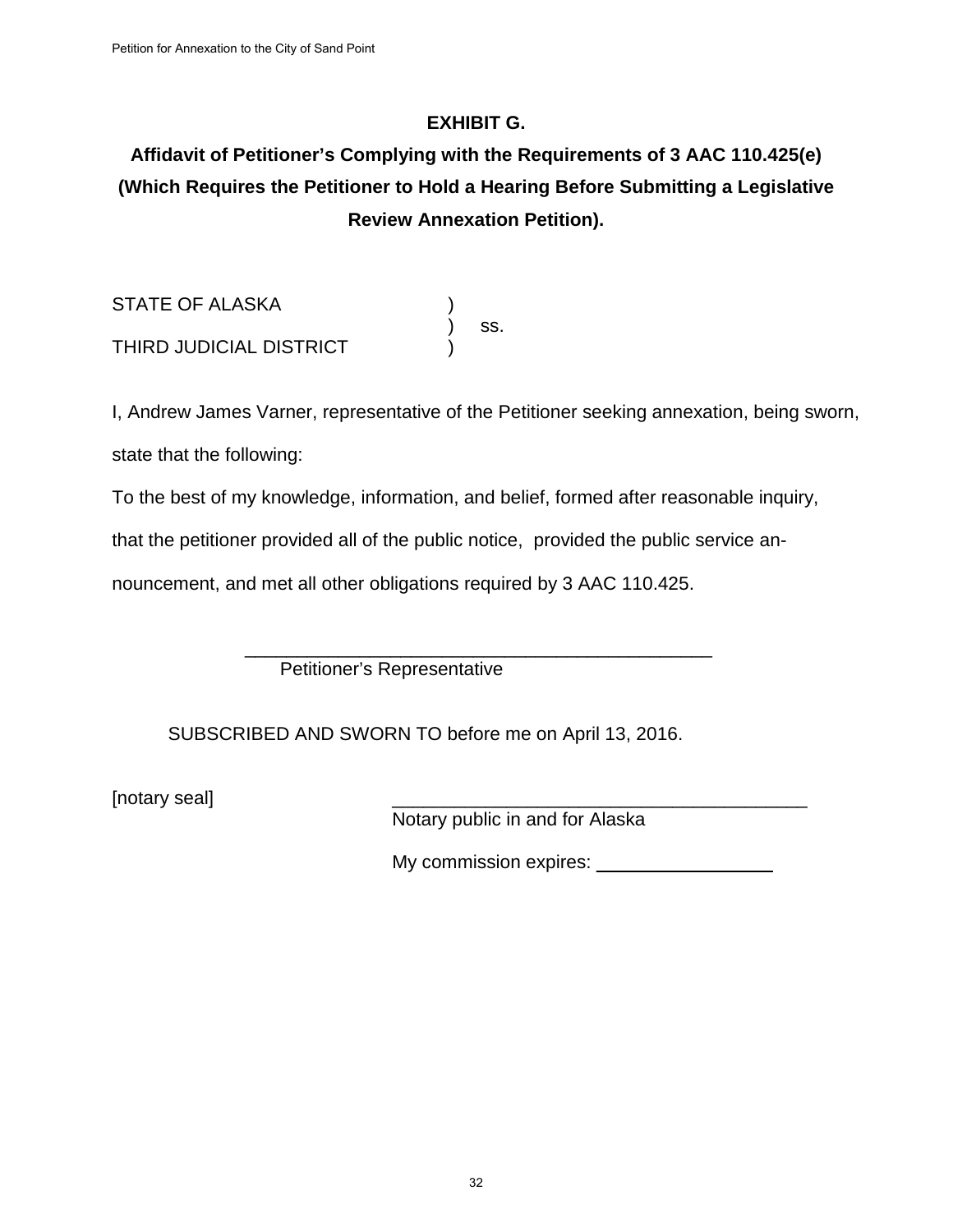#### **EXHIBIT H.**

# **Written Summary or Transcript of the Hearing that the Petitioner is Required to Hold Under 3 AAC 110.425(e), and a Copy of Any Written Materials Received During the Hearing.\***

# **City of Sand Point**

Annexation Pre-Submission Hearing Sand Point City Council Chambers March 8, 2016

Annexation Meeting Minutes **Tuesday, March 8, 2016** 

#### CALL TO ORDER:

The annexation meeting of the Sand Point City Council was held Tuesday, March 8, 2016 in the Sand Point Council Chambers. Mayor Glen Gardner, Jr. called the meeting to order at 6:30 p.m.

\_\_\_\_\_\_\_\_\_\_\_\_\_\_\_\_\_\_\_\_\_\_\_\_\_\_\_\_\_\_\_\_\_\_\_\_\_\_\_\_\_\_\_\_\_\_\_\_\_\_\_\_\_\_\_\_\_\_\_\_\_\_\_\_\_\_\_\_\_\_

| <b>ROLL CALL:</b> |
|-------------------|
|                   |

| Glen Gardner, Jr.    | Mayor  | Present          |
|----------------------|--------|------------------|
| Danny Cumberlidge    | Seat A | Present          |
| <b>Allan Starnes</b> | Seat B | Present          |
| <b>Shirley Brown</b> | Seat C | Present          |
| Jack Foster, Jr.     | Seat D | Absent - excused |
| Marita Gundersen     | Seat E | Present          |
| Emil Mobeck          | Seat F | Present          |
|                      |        |                  |

A quorum was established.

Staff in attendance: Andy Varner, Administrator Shannon Sommer, City Clerk Richard Kochuten, Sr., Harbor Master Krista Galvin, Finance Officer

#### **§ Mayor Gardner**

Section I. Call the meeting of the Council and this pre-submission hearing to order.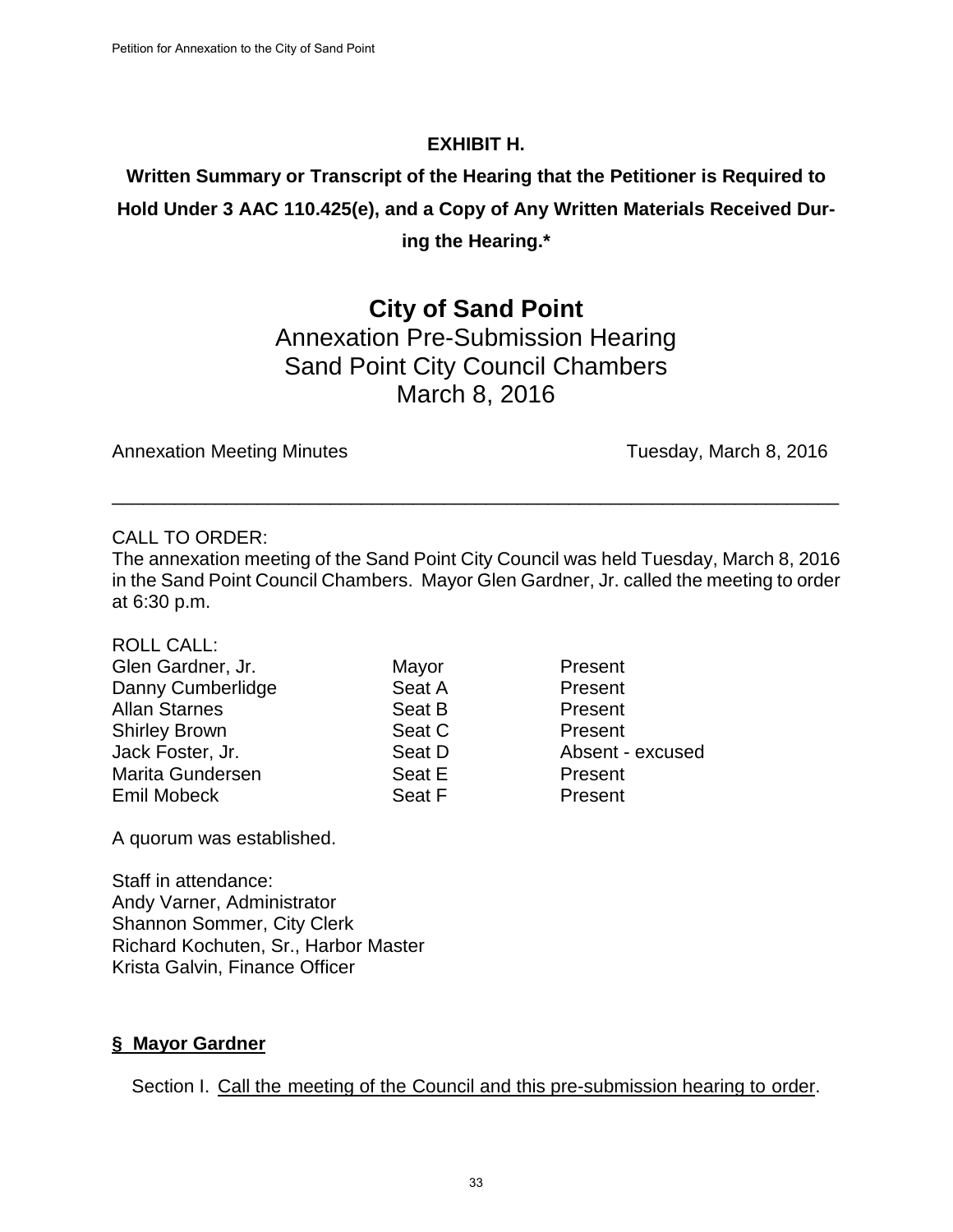Take roll of Council. [note – Please make sure that the Clerk notes the beginning and end times of the meeting, and the various sections below (i.e. so we can write in the summary what time the hearing started, what time the 'legal requirements' discussion began and ended, and what time the taking of public testimony started and ended.]

#### Section II. Welcome everyone to the meeting.

Ask everyone physically present to sign the sign-in sheet.

#### Section III. Explain the purpose of the meeting:

*The purpose of this meeting is to conduct the required pre-submission public hearing on the City of Sand Point's proposed legislative review annexation petition. Annexation means expanding the City's boundaries to include more territory. Under its petition, the City would seek to annex territory referred to in the petition as Popof Island and surrounding waters. It consists of approximately 246 square miles of land and water, which is described in more detail in Sections 5 and 7 of the petition. There are also maps of the proposed annexation area, found at Exhibit A-4 of the petition and in copies here tonight. The proposed area encompasses all of Popof Island, the waters up to the eastern border of Unga Island, the waters up to the southern border of Korovin Island, and several small, uninhabited islands, all within Popof Strait, Korovin Strait, and a portion of West Nagai Strait.*

*There are 2 copies of the petition on the table here and they have also been located for the last four weeks at City Hall, as set forth in the published notice. Petition summaries have also been available in City Hall, posted on the City website, and are also available tonight. Notice of this meeting was also published in the AEB newsletter "In The Loop" and announced in a public service announcement, which was submitted to KSDP.*

*The law requires that when a City is seeking to annex territory by what is called the legislative review process, the City must hold a public hearing prior to submission of the proposed annexation petition to the State Local Boundary Commission, and this is that public hearing. After this hearing, the City Council of Sand Point, at its meeting on April 12th, will have an opportunity to review any potential amendments or changes proposed for the petition resulting from this public hearing or any comments submitted, and vote on whether to submit the petition to the LBC. This would be done by Council resolution.*

*We will first go over some legal matters that are required under the law, and then we will go on to the public testimony. Everyone will have up to five minutes each to provide comment. Also, anyone can submit written comments to the City following this hearing. They must be received by the City by 5:00 pm on March 15th, 2016.*

*Now, moving on to the legal matters. A written version of this portion of my comments will also be attached to the minutes of this hearing as a written statement:*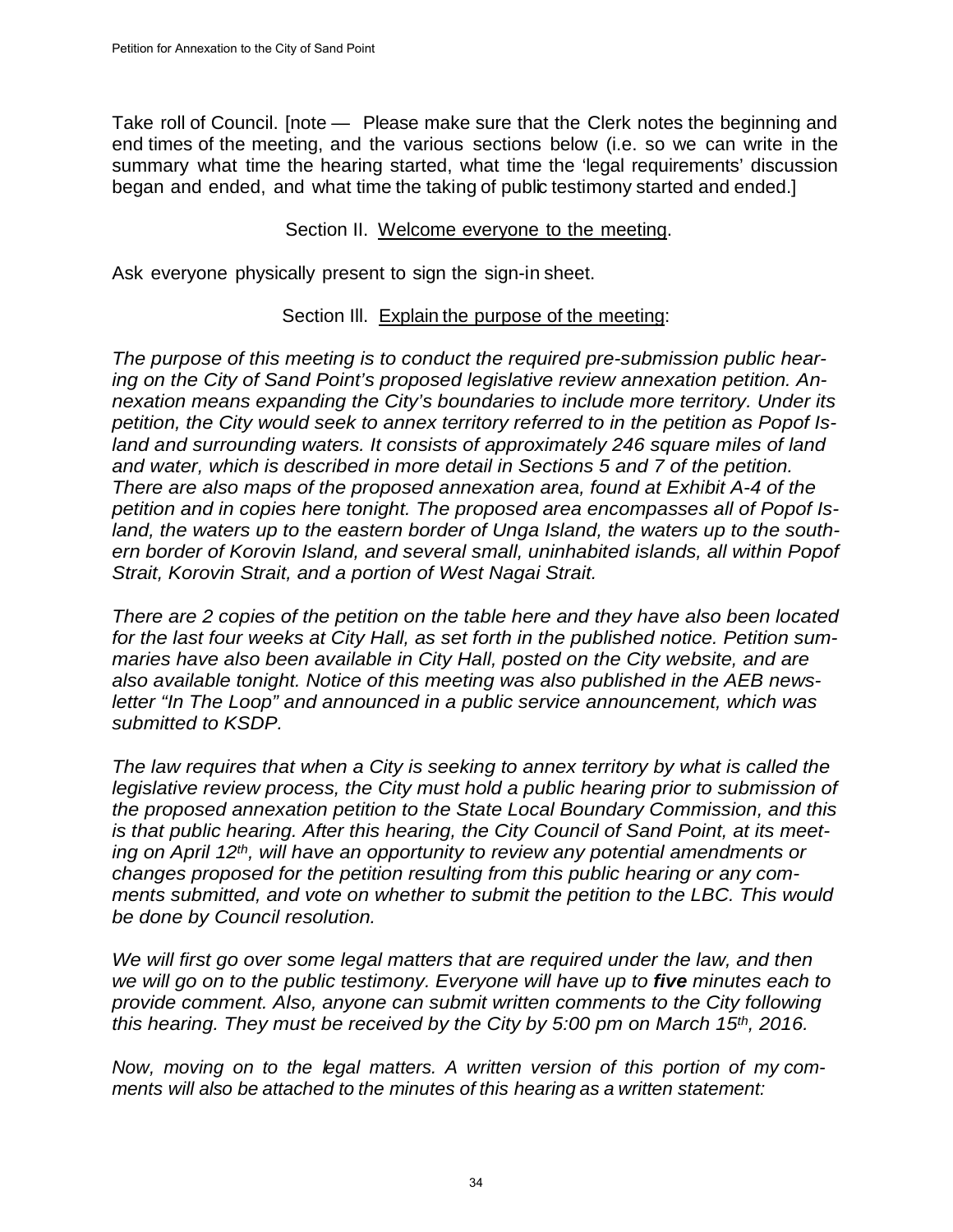*The law requires that this public hearing address the following:*

- *Legislative review annexation procedures;*
- *Appropriate annexation standards and their application to this petition;*
- *The reasonably anticipated effects of the proposed annexation; and*
- *The proposed transition plan required under state law.*

*These items are all addressed in the petition summary.*

*I will now turn it over to our City Administrator to go over these items briefly. Again, copies of the full petition are available as well as summaries for your reference. After that time we will hold a public comment period.*

#### **§ Administrator Varner**

#### *First: the legislative review annexation procedure.*

*The legislative review method of annexation is authorized by the state constitution, and requires the approval of the Local Boundary Commission and tacit approval of the Alaska Legislature. It does not require the approval of the voters.* [The procedures governing annexation by the legislative review method are set forth in Alaska **Statute** 

29.06.040 and 3 AAC 110.425 and .610. Other applicable petition requirements are set out in sections 3 AA C 110.400-.700.]

*After completion of the pre-submission requirements, and after a resolution of authorization by the City Council, the petition is first submitted to the Local Boundary Commission for its consideration under its regulatory guidelines. This includes a technical review, public comment periods, public reports issued by the LBC staff and a public hearing. If the LBC approves the petition, it presents its approval to the Legislature during the first 10 days of a regular session of the Legislature. Our goal is to have this annexation request before the Legislature at the beginning of their 2017 session. The Legislature then has the opportunity to act on the LBC's recommendation for approval. If the Legislature adopts a concurrent resolution to deny the recommendation within 45 days of the date that it was filed, then the recommendation is denied. If the Legislature takes no action, it has tacitly approved the proposal.*  In other words, this means that the annexation is approved unless the Legislature *specifically denies it within the 45-day period.*

*Second: the appropriate annexation standards and their application to this petition.*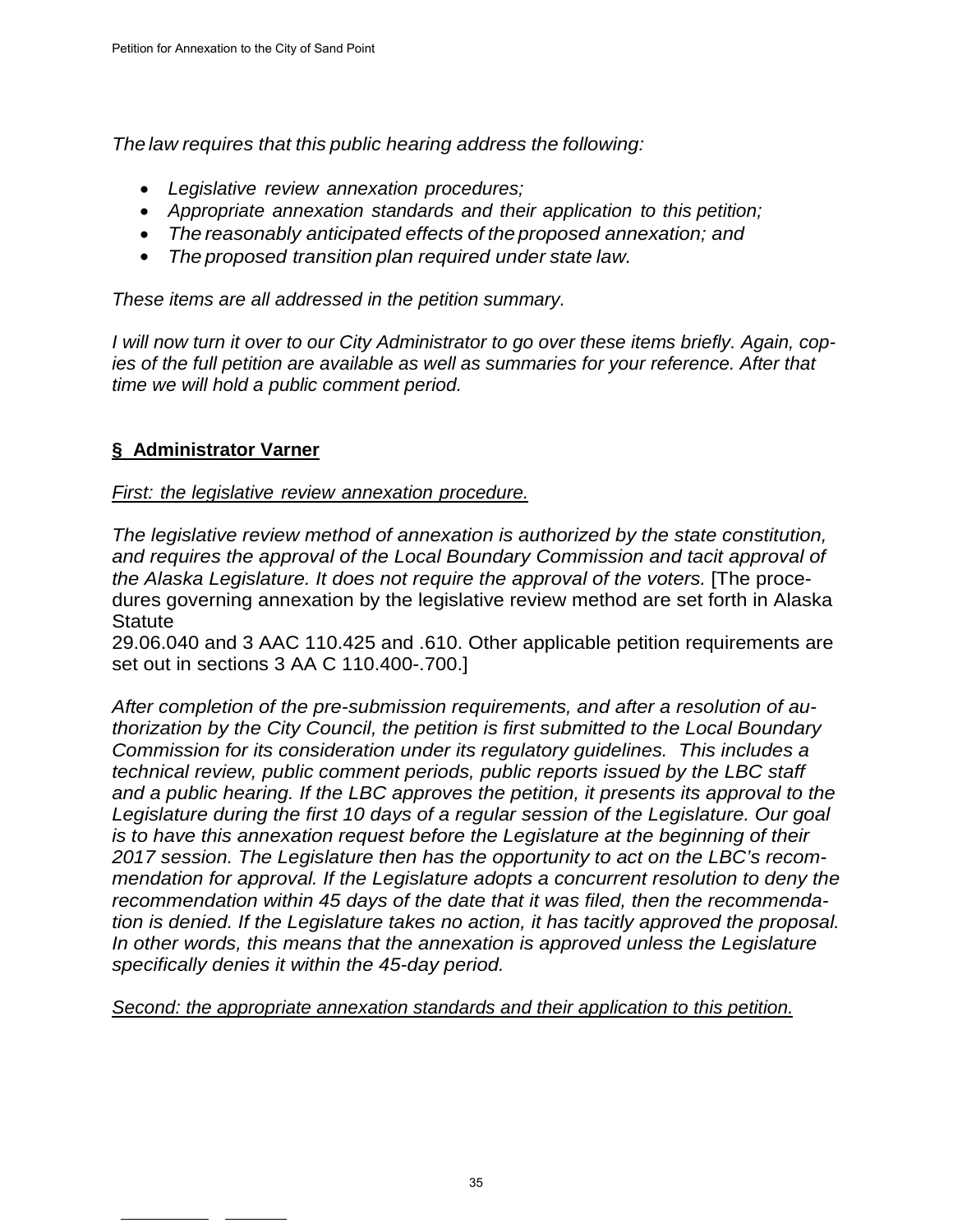*The standards governing annexation to cities are established in Alaska Statute. I will outline the standards briefly, and then explain their application to the City's petition. These standards are outlined in much more detail in Exhibit E to the petition, which is the supporting brief.*

*Under 3 AAC 110.090, the territory to be annexed must exhibit a reasonable need for city government. A number of different relevant factors may be considered, including social and economic conditions of the area, anticipated growth, existing or anticipated health and safety conditions, adequacy of existing services and anticipated economic development.*

\*The reasons for the proposed boundary change include anticipated economic development and anticipated health and safety concerns. The annexation would grant the City the power to tax on the fishing grounds where many Sand Point fishermen harvest product. These fishermen rely on the services provided by the City- and are already paying a fish tax to the Borough and perhaps another municipality subject to deliveryand granting Sand Point the taxing authority in this territory will help our tax base and broaden the City's ability to provide services in these times of shrinking budgets. The direct benefit of new taxing authority would be Sand Point residents and the fishermen who depend on the services our City provides with the harbors, dock, emergency response, health clinic, landfill, water and sanitation, etc.

*Under 3 AAC 110.100, the territory must be compatible in character with the annexing city, considering land use and ownership patterns, population density and changes, existing and reasonably anticipated transportations patterns and natural geographical features.*

\*Current Sand Point residents explore the entire Popof Island, commercial and subsistence fish in the surrounding waters, and travel to Unga Island for a variety of reasons. Many residents of the former villages of Unga and Squaw Harbor (both located on Unga Island's east coast) relocated to Sand Point. Families from the former village on Korovin Island migrated to Sand Point decades ago. The Unga Tribe and Unga Corporation both have their home offices in Sand Point.

*Under 3 AAC 110.110, the economy within the proposed expanded boundaries of the city must include the human and financial resources necessary to provide essential municipal services on an efficient and cost effective basis.*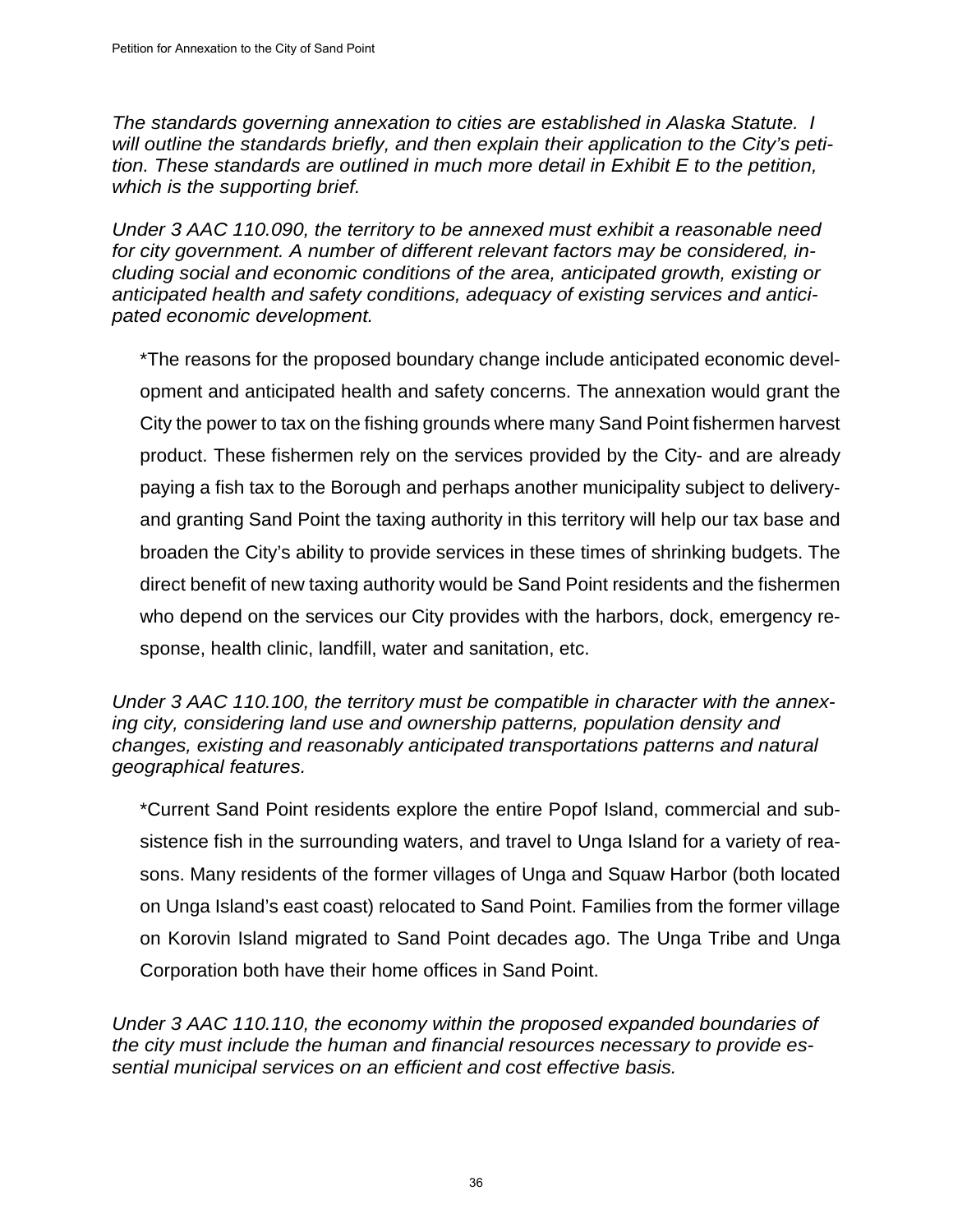\* The City already delivers some services to the territory, and plans to extend to the area certain other services, including community planning, public safety, and the levy of taxes. The levy and collection of a raw fish tax will help pay for these services, and the fishermen who will pay those taxes are largely from Sand Point. The existing City government is stable and well-managed, and is able to cost-effectively extend services to the area.

*Under 3 AA C 110.120, the population within the expanded city boundaries must be large and stable enough to support the extension of city government.* 

\* Annexation will not change the population of the City.

*Under 3 AAC 110.130, the proposed expanded boundaries must include all land and water necessary to provide the development of essential municipal services on an efficient, cost-effective level.* 

\*Approval of the proposed boundaries would incorporate many of the areas on the fishing grounds around Popof Island that Sand Point fishermen currently and traditionally have used for transactions via tendering. Additionally, Sand Point residents have explored the proposed territory (both on land and water) since the settlement of the community, mostly through subsistence and commercial fishing activity. The City has provided extraterritorial services for search and rescue in the proposed territory for decades. All of the area is adjacent to the existing boundaries of the City, would not create enclaves, and would not overlap the boundaries of another existing city.

*Under 3 AAC 110.135, the annexation must be in the best interests of the state of Alaska, in that it promotes maximum local self-government with a minimum number of local governmental units.*

\* Annexation will promote maximum local self-government by giving the City the power to tax and provide services over the entirety of Popof Island and the nearby shores and waters of the island. And annexation will not impose any new requirements for services or fiscal obligations on the State.

*Under 3 AAC 110.140, the regulations further provide that one of nine specified circumstances must exist for annexation by the legislative review process.*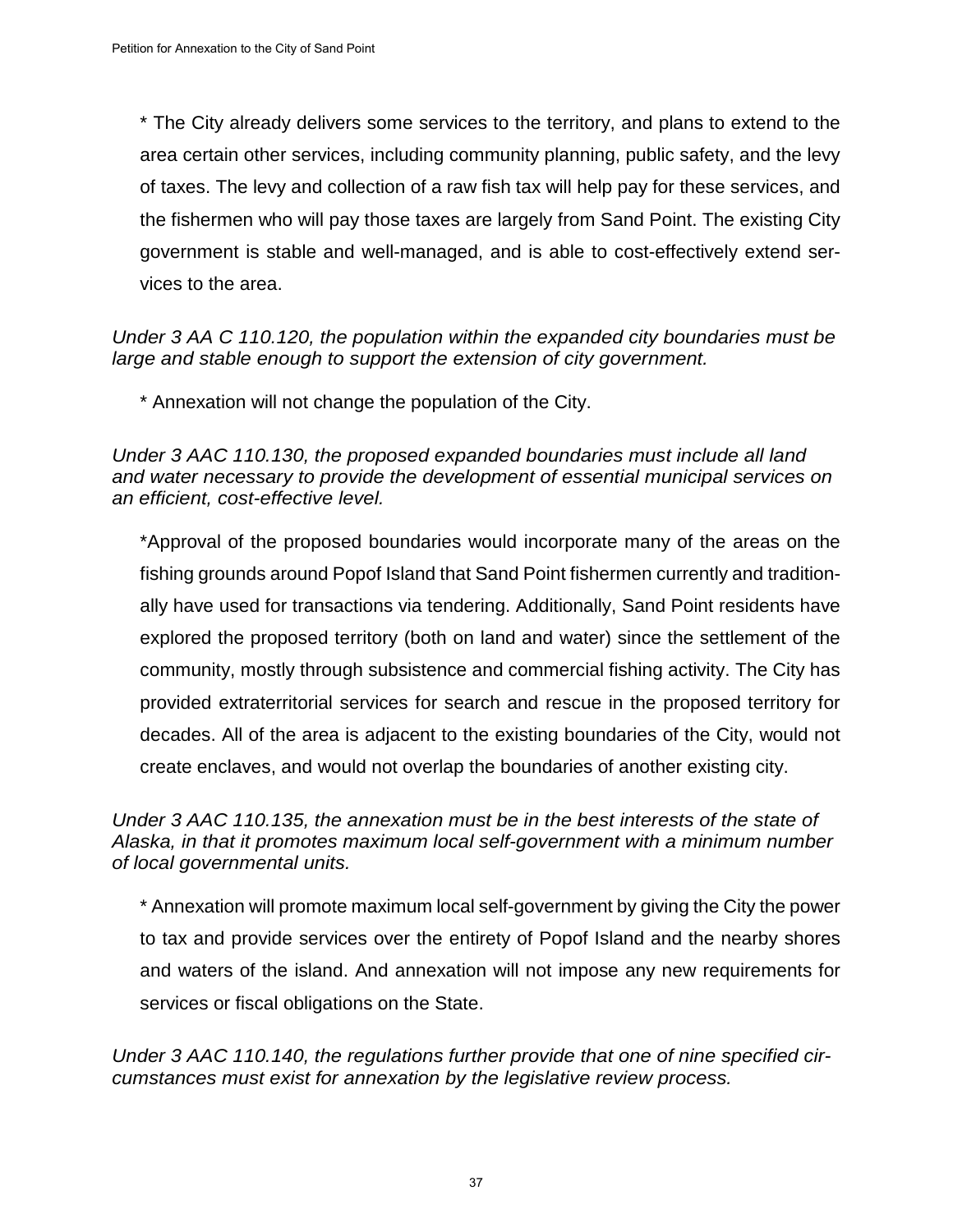\*Legislative review is necessary because there is no population in the proposed territory, and a large portion of the annexation request consists of water. Thus, State interest and ownership dictate legislative review.

*Under 3 AAC 110.910, a petition won't be approved if the effect would be to deny anyone important civil or political rights.*

\*Annexation will have no effect on any person's civil or political rights.

#### *Moving on, thirdly, the reasonably anticipated effects of the proposed annexation.*

*\* If the LBC approves this annexation petition, and the petition passes legislative review, it would likely take effect a few months after approval. At that time, the City will gain municipal jurisdiction over the territory, and City ordinances would apply to the area, including taxation authority. The effects of annexation to residents, businesses, and tribes will be minimal since there are no known permanent residents in the proposed territory. The annexation should generate net revenue for the City government, which could lead to more services or help offset potential revenue losses such as Community Revenue Sharing, PCE, or shared fish tax from the State.*

#### *Lastly, the law requires that we discuss the transition plan.*

*\* The Transition Plan is attached as Exhibit D to the petition, and is also Part C of the summary. In short, the City has the capacity to assume the relevant powers and duties of appropriate public service in the proposed area. There are currently no residents nor public services available in this territory and that is unlikely to change in the event of annexation. Since this annexation would have no real or practical effect on any other government bodies- local, State, Tribal, or Federal- there are no assets/liabilities to transfer or integrate. The City will coordinate and cooperate with the Borough and Shumagin, Unga, and Aleut Corporations throughout the annexation process to ensure it is open and transparent.* 

*That summarizes the petition standards, transition plan, and approval process. Mr Mayor I'll hand it back over to you.*

#### **§ Mayor Gardner**

*That concludes this part of the hearing. We will move on to public testimony. Remember that we have our regular City Council meeting directly following, 5 minutes after the conclusion of this hearing.*

Section IV. Public testimony: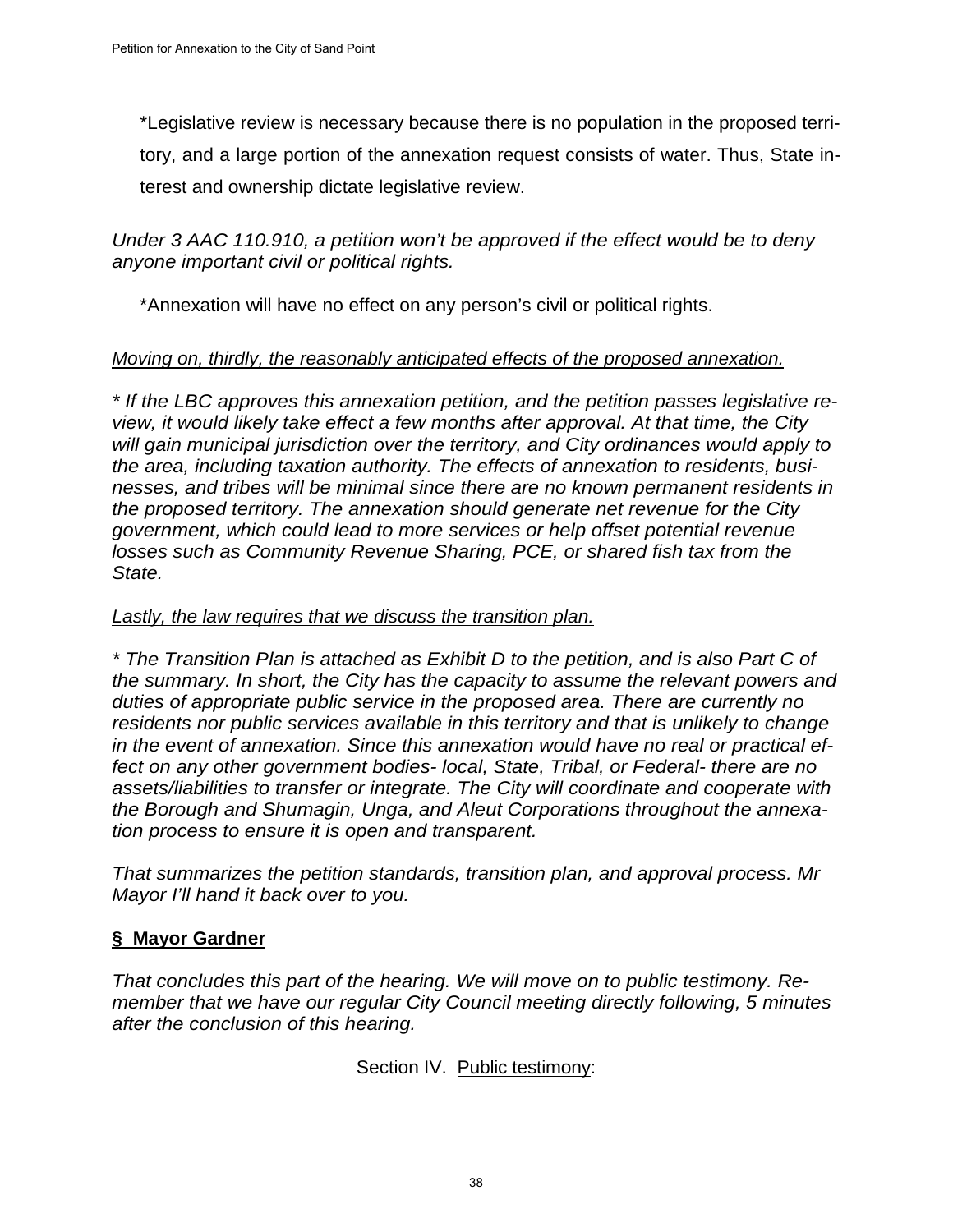*Anyone wishing to give public testimony on the proposed annexation petition will have 5 (five) minutes each for comment. For the official record, I will ask folks to stand and give their comments based on the order of the sign-in sheet. Mr Varner will be the timekeeper for each commenter, and we will strictly enforce the 5 minute rule. You are only allowed to testify once. Clerk, please note for the record the times that public testimony begins and ends.*

*As a reminder, written testimony will be accepted until 5:00 pm on the 15th of March, by submittal to the City. You can provide comments in hard copy, or by email to our City Administrator at [avarner@sandpointak.org.](mailto:avarner@sandpointak.org)* 

#### **PUBLIC TESTIMONY:**

- Richard Kochuten, Sr. started at 6:47 pm, ended at 6:48 pm. His testimony related to annexing more water "across the bay," closer to the Alaska Peninsula mainland.
- Amy Foster started her personal testimony at 6:48pm and ended at 6:51 pm. She also spoke on behalf of the Unga Corporation at 6:51 pm and ended at 6:52 pm. Both her personal and Unga Corp testimony were in opposition to the proposed annexation. Correspondence letters are attached.

#### **COUNCIL COMMENTS:** None.

#### **ADJOURNMENT:**

MOTION: Councilperson Marita Gundersen made a motion to adjourn. SECOND: Councilperson Shirley Brown seconded the motion.

The meeting adjourned at 7:33 PM.

An audio link of the recording can be found at [http://apradio.org/mp3/2016-mar-08-sdp-city-an](http://apradio.org/mp3/2016-mar-08-sdp-city-annex.mp3)[nex.mp3](http://apradio.org/mp3/2016-mar-08-sdp-city-annex.mp3)

*Pre-submission hearing comments and sign-in sheet follow.*